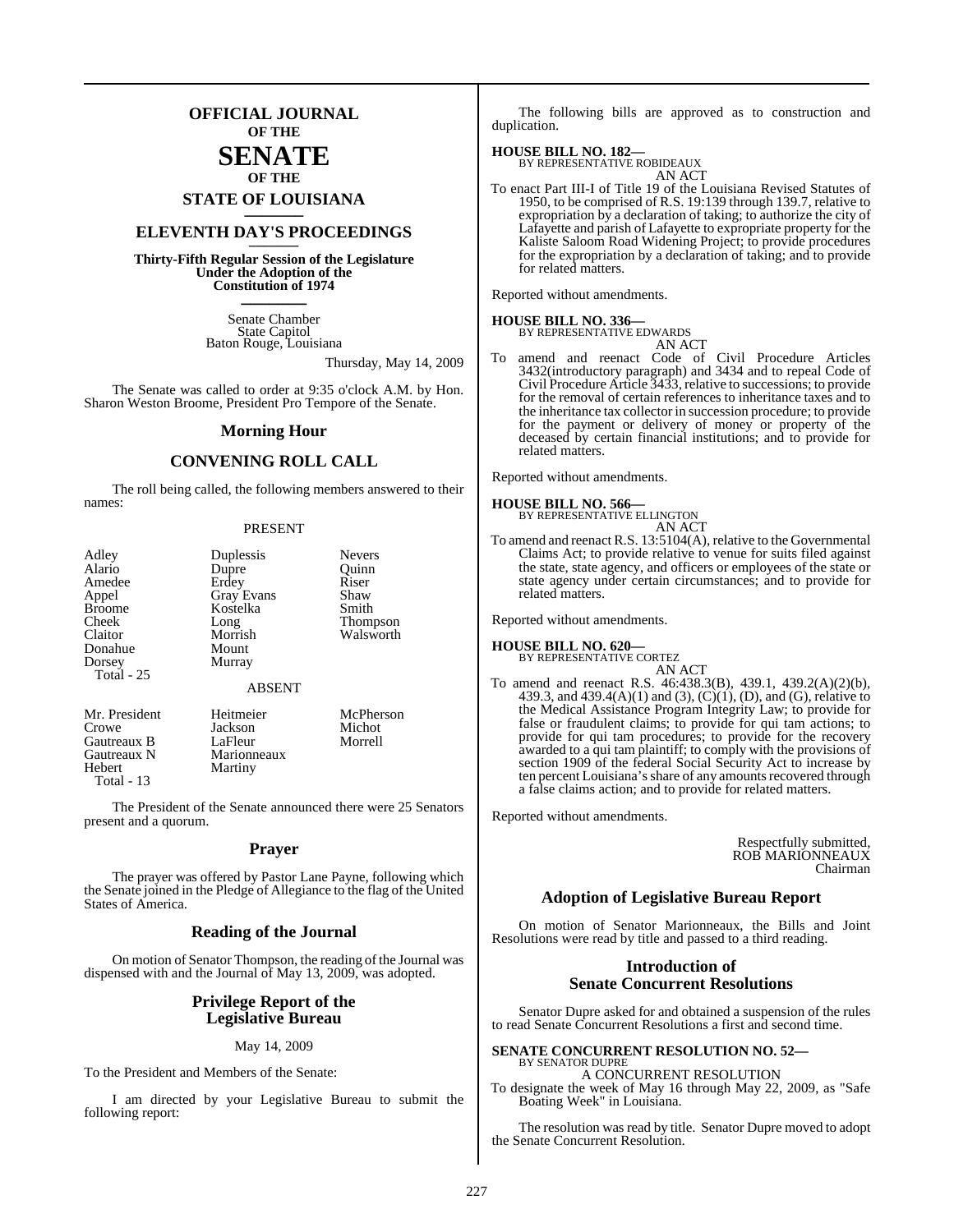### May 14, 2009

### **ROLL CALL**

The roll was called with the following result:

#### YEAS

| Adley<br>Alario<br>Amedee<br>Appel<br><b>Broome</b><br>Cheek<br>Claitor<br>Crowe<br>Donahue<br>Total - 27 | Dorsey<br>Duplessis<br>Dupre<br>Erdey<br><b>Gray Evans</b><br>Kostelka<br>Long<br>Marionneaux<br>Morrish | Mount<br>Murray<br><b>Nevers</b><br>Ouinn<br>Riser<br>Shaw<br>Smith<br><b>Thompson</b><br>Walsworth |
|-----------------------------------------------------------------------------------------------------------|----------------------------------------------------------------------------------------------------------|-----------------------------------------------------------------------------------------------------|
|                                                                                                           | <b>NAYS</b>                                                                                              |                                                                                                     |
| Total - 0                                                                                                 |                                                                                                          |                                                                                                     |

### ABSENT

| Mr. President | Heitmeier | McPherson |
|---------------|-----------|-----------|
| Gautreaux B   | Jackson   | Michot    |
| Gautreaux N   | LaFleur   | Morrell   |
| Hebert        | Martiny   |           |
| Total - 11    |           |           |

The Chair declared the Senate adopted the Senate Concurrent Resolution and ordered it sent to the House.

## **SENATE CONCURRENT RESOLUTION NO. 53—BY SENATORS GRAY EVANS AND NEVERS AND REPRESENTATIVE BARROW**

#### A CONCURRENT RESOLUTION

To commend the Louisiana Foster and Adoptive Parent Association (LFAPA) for its outstanding achievements and to designate Monday, May 18, 2009, as Louisiana Foster and Adoptive Parent Association Day at the Louisiana State Capitol.

The resolution was read by title and placed on the Calendar for a second reading.

### **SENATE CONCURRENT RESOLUTION NO. 54—**

BY SENATOR MURRAY A CONCURRENT RESOLUTION

To commend the Southern University Jaguars 1959 baseball team on the Fiftieth Anniversary of winning the National Association of Intercollegiate Athletics (NAIA) Baseball Championship.

The resolution was read by title. Senator Murray moved to adopt the Senate Concurrent Resolution.

#### **ROLL CALL**

The roll was called with the following result:

#### YEAS

| Adley         | Duplessis   | Murray        |
|---------------|-------------|---------------|
| Alario        | Dupre       | <b>Nevers</b> |
| Amedee        | Erdey       | Ouinn         |
| Appel         | Gautreaux B | Riser         |
| <b>Broome</b> | Gray Evans  | Shaw          |
| Claitor       | Long        | Smith         |
| Crowe         | Michot      | Thompson      |
| Donahue       | Morrish     | Walsworth     |
| Dorsey        | Mount       |               |
| Total - 26    |             |               |

**NAYS** 

Total - 0

## **Page 2 SENATE 11 DAY'S PROCEEDINGS**

#### ABSENT

LaFleur

| Mr. President |
|---------------|
| Cheek         |
| Gautreaux N   |
| Hebert        |
| Total - 12    |

Heitmeier Marionneaux<br>
Iackson Martiny Jackson Martiny<br>Kostelka McPhers McPherson<br>Morrell

The Chair declared the Senate adopted the Senate Concurrent Resolution and ordered it sent to the House.

#### **Senate Resolutions on Second Reading**

#### **SENATE RESOLUTION NO. 25—** BY SENATOR MCPHERSON

A RESOLUTION

To commend the Oak Hill High School girls' softball team upon winning two consecutive Class B state softball championships and to congratulate the Lady Rams on an outstanding 2008-2009 season.

On motion of Senator McPherson the resolution was read by title and returned to the Calendar, subject to call.

### **SENATE RESOLUTION NO. 28—** BY SENATOR MARIONNEAUX

A RESOLUTION

To express the sincere and heartfelt condolences of the Senate of the Legislature of Louisiana upon the death in combat of United States Army Sergeant First Class David J. Todd, Jr., in his country's global war on terrorism.

On motion of Senator Marionneaux the resolution was read by title and returned to the Calendar, subject to call.

#### **SENATE RESOLUTION NO. 29—** BY SENATOR MARIONNEAUX

A RESOLUTION

To express the sincere and heartfelt condolences of the Senate of the Legislature of Louisiana to the family of United States Air Force Captain Cartize B. Durham upon his death while on active duty in an accidental helicopter crash in Italy.

On motion of Senator Marionneaux the resolution was read by title and returned to the Calendar, subject to call.

### **Senate Resolutions on Second Reading, Subject to Call**

#### **Called from the Calendar**

Senator McPherson asked that Senate Resolution No. 25 be called from the Calendar.

#### **SENATE RESOLUTION NO. 25—** BY SENATOR MCPHERSON

A RESOLUTION

To commend the Oak Hill High School girls' softball team upon winning two consecutive Class B state softball championships and to congratulate theLadyRams on an outstanding 2008-2009 season.

On motion of Senator McPherson the resolution was read by title and adopted.

#### **Message from the House**

#### **ASKING CONCURRENCE IN HOUSE BILLS AND JOINT RESOLUTIONS**

May 14, 2009

To the Honorable President and Members of the Senate: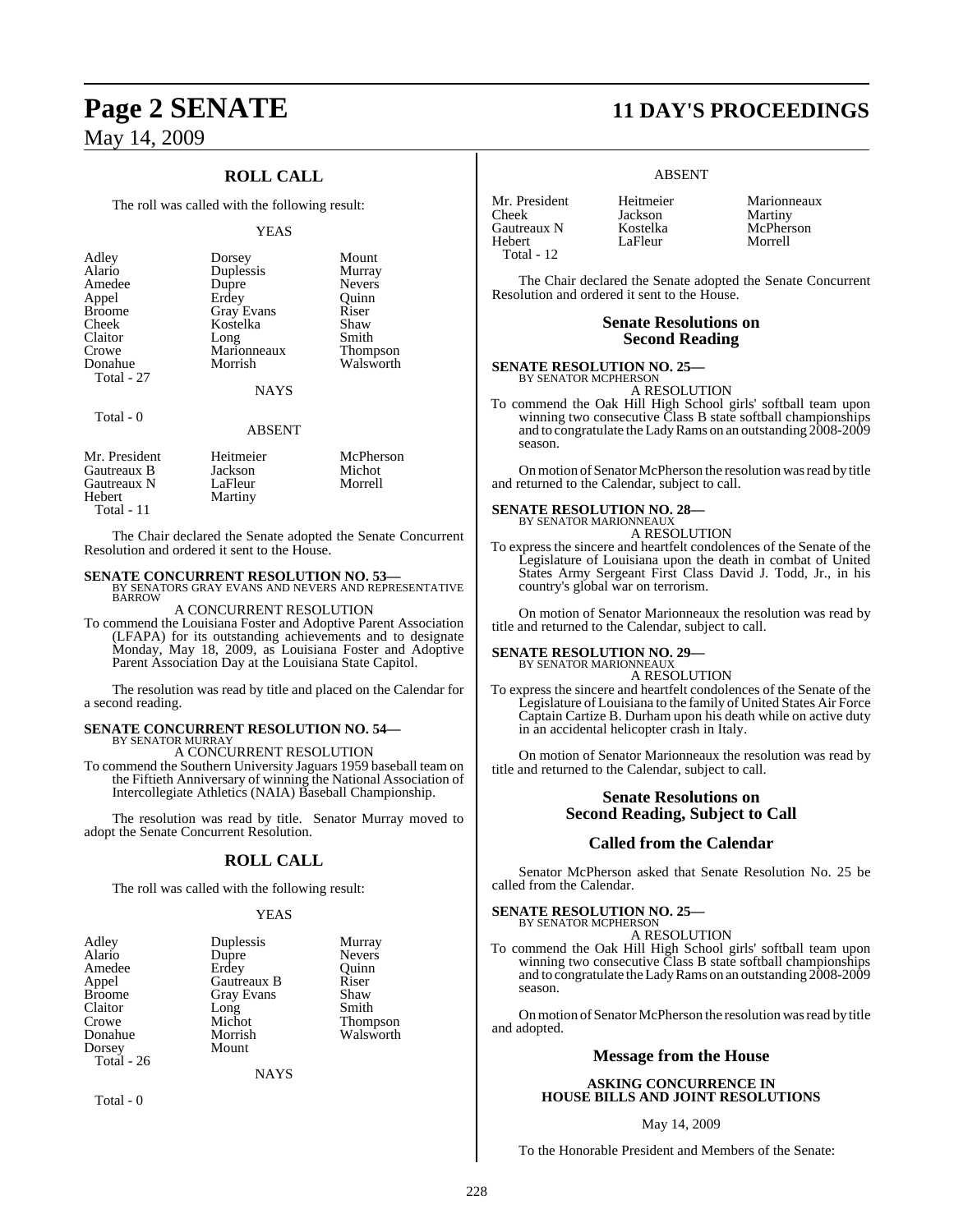## **11 DAY'S PROCEEDINGS Page 3 SENATE**

# May 14, 2009

I am directed to inform your honorable body that the House of Representatives has finally passed and asks your concurrence in the following House Bills and Joint Resolutions:

## **HOUSE BILL NO. 14—** BY REPRESENTATIVE BURFORD

AN ACT

To amend and reenactR.S. 33:1448(G) and to enactR.S. 33:1448(U), relative to the premium costs of group hospital and health insurance for retired sheriffs and retired deputy sheriffs in DeSoto Parish; to provide for eligibility for payment of premium costs; and to provide for related matters.

#### **HOUSE BILL NO. 95—** BY REPRESENTATIVE MILLS

AN ACT

To amend and reenactR.S. 33:1448(G) and to enactR.S. 33:1448(U), relative to the premium costs of group hospital and health insurance for retired sheriffs and retired deputy sheriffs in St. Martin Parish; to provide for eligibility; and to provide for related matters.

#### **HOUSE BILL NO. 125—** BY REPRESENTATIVE RITCHIE

AN ACT

To amend and reenact R.S. 33:1704.4, relative to the City Court of Bogalusa; to increase the fees the marshal is entitled to collect in civil matters; to provide for a contingent effective date; and to provide for related matters.

**HOUSE BILL NO. 148—** BY REPRESENTATIVES STIAES, ABRAMSON, EDWARDS, ERNST, HARDY, LEGER, RICHMOND, AND WHITE AN ACT

To amend and reenact Sections 23(C) and (D) and to enact Section 23(E) of Act No. 621 of the 2006 Regular Session of the Legislature as amended by Act No. 873 of the 2008 Regular Session of the Legislature, relative to the consolidation of the offices of the civil and criminal sheriffs in Orleans Parish; to provide for consolidation of the offices in 2010; and to provide for related matters.

**HOUSE BILL NO. 150—** BY REPRESENTATIVE MONTOUCET AND SENATOR HEBERT AN ACT

To enact R.S. 13:783(D)(7), relative to expenses of the clerk's office; to authorize the clerks of the district courts in Acadia Parish and in Iberia Parish to receive an automobile expense allowance; and to provide for related matters.

#### **HOUSE BILL NO. 197—** BY REPRESENTATIVE DOERGE

AN ACT

To enact R.S. 13:1899(L), relative to fees charged in specified city courts; to provide for an additional fee in juvenile delinquency matters in the City Court of Minden and in the City Court of Springhill which funds shall be used to fund the office of the marshal; to provide for a contingency effective date; and to provide for related matters.

#### **HOUSE BILL NO. 279—**

BY REPRESENTATIVES RICHARDSON AND WHITE AN ACT

To amend and reenact R.S. 13:910, relative to clerks of court; to provide for the appointment of certain deputy clerks of court in East Baton Rouge Parish; to provide relative to the powers and authority of the deputy clerks of court; and to provide for related matters.

## **HOUSE BILL NO. 296—** BY REPRESENTATIVE HAZEL

AN ACT

To enact R.S. 33:1433(E), relative to deputy sheriffs; to provide for time limits for the oath of office; and to provide for related matters.

#### **HOUSE BILL NO. 320—**

To amend and reenact R.S.  $47:301(16)(m)(i)$  and  $(ii)$  and  $337.10(I)$ , to exempt from state and local sales and use taxes certain machinery and equipment used by glass container manufacturers; to authorize the granting of exemptions by a political subdivision; to provide for the duration of the exclusion; and to provide for related matters.

### **HOUSE BILL NO. 338—** BY REPRESENTATIVE GREENE

AN ACT

To amend and reenactR.S. 47:293(9)(a)(xvi), 297.10(A), 297.11, and 297.12(A)(introductory paragraph) and (B)(1), relative to individual income tax deductions; to provide for eligibility for deductions for tuition and other educational expenses related to elementary and secondary education; to provide with respect to eligible expenses; and to provide for related matters.

#### **HOUSE BILL NO. 359—**

BY REPRESENTATIVES LOPINTO AND WOOTON AN ACT

To amend and reenact R.S. 16:516(A), relative to district attorneys; to provide for the payment of group health insurance premiums from the district attorney's general fund in the Twenty-Fifth and the Twenty-Third Judicial Districts; to establish criteria for eligibility; to provide for application; and to provide for related matters.

## **HOUSE BILL NO. 391—** BY REPRESENTATIVE GALLOT

AN ACT

To enact Code of Criminal Procedure Article 895.5, relative to courtordered payment ofrestitution; to authorize district attorneys to create a restitution recovery division for the enforcement and recovery of certain sums ordered by the court; to provide for the recovery of victimcompensation; to provide for enforcement; to provide for collection fees; and to provide for related matters.

**HOUSE BILL NO. 439—** BY REPRESENTATIVE ELLINGTON

AN ACT To enact Subpart H of Part II of Chapter 30 of Title 3 of the Louisiana Revised Statutes of 1950, to be comprised of R.S. 3:4711 through 4718, relative to country of origin labeling for catfish products; to require retail and food service establishments to notify consumers of the country of origin of catfish; to provide for notification requirements; to provide for definitions; to provide relative to advertising of catfish products; to authorize the commissioner to regulate and inspect retail and food service establishments; to provide for penalties; to provide for testing procedures; to require a cooperative endeavor agreement; to authorize the commissioner to adopt rules and regulations; and to provide for related matters.

## **HOUSE BILL NO. 527—** BY REPRESENTATIVE CHANDLER

AN ACT

To enact R.S. 33:4570.14, relative to Grant Parish; to create the Grant Parish Recreation Authority; to provide for the powers and duties of the authority; to provide for a commission and its appointment, duties, and terms; to provide for the funding of the authority; to authorize the authority to levy taxes and issue bonds; and to provide for related matters.

**HOUSE BILL NO. 540—** BY REPRESENTATIVES BOBBY BADON AND MONTOUCET AND SENATOR B. GAUTREAUX

#### AN ACT

To amend and reenactR.S. 11:103(B)(3)(introductory paragraph) and (e)(introductory paragraph) and  $(i)(aa)$  and to enact R.S. 11:103(B)(3)(e)(i)(cc), relative to the Firefighters' Retirement System; to provide with respect to extending the period of amortizing actuarial gains and losses; to provide an effective date; and to provide for related matters.

BY REPRESENTATIVES GALLOT AND DOWNS AND SENATOR **KOSTELKA** AN ACT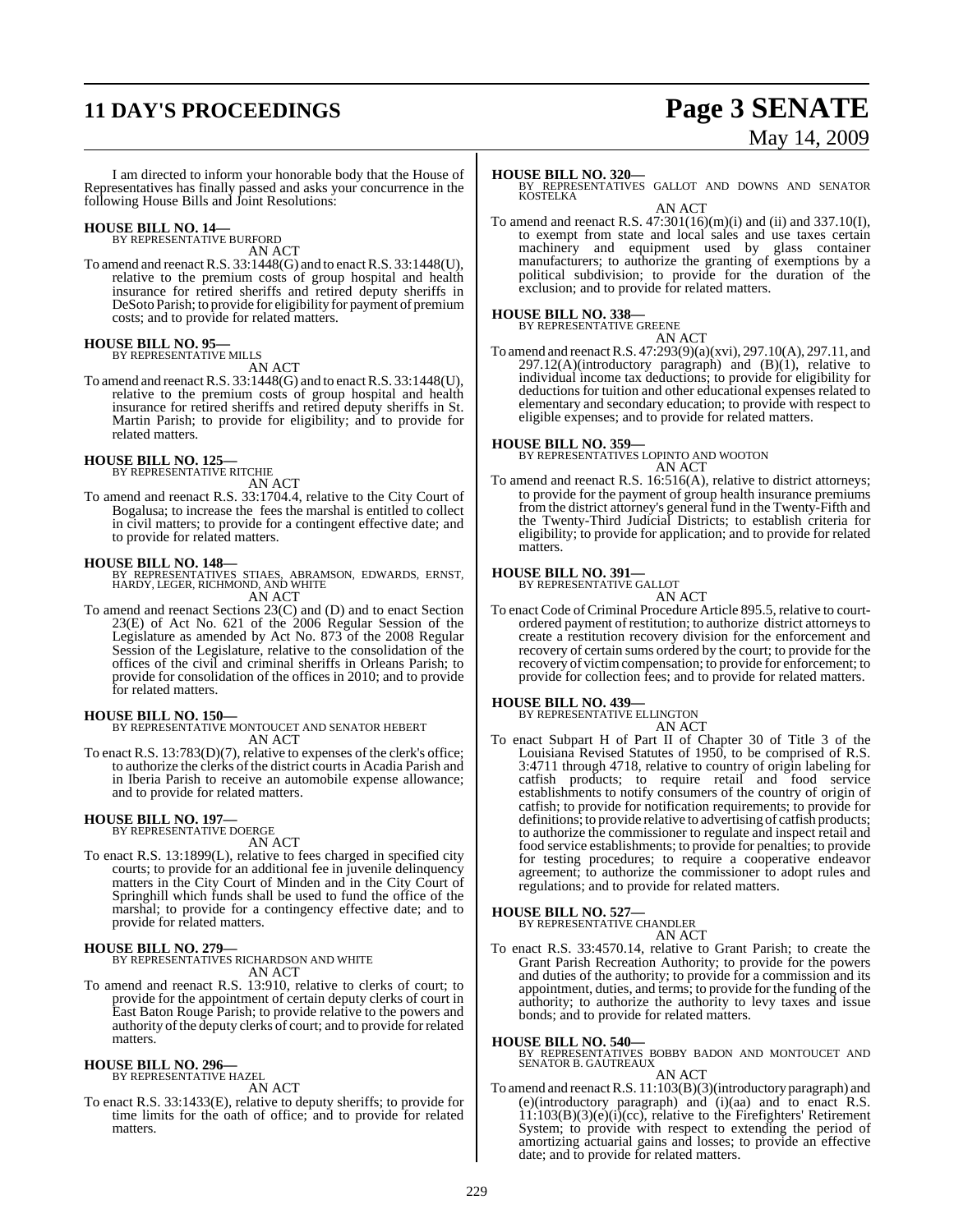## **Page 4 SENATE 11 DAY'S PROCEEDINGS**

May 14, 2009

**HOUSE BILL NO. 561—** BY REPRESENTATIVE POPE AND SENATOR B. GAUTREAUX AN ACT

To amend and reenact R.S. 11:105(A), 106(A), and 107(A) and to enact R.S. 11:107.1, relative to the authority of boards of trustees of statewide retirement systems or funds; to provide relative to employer contributions; to establish funding deposit accounts; to provide for an effective date; and to provide for related matters.

### **HOUSE BILL NO. 617—** BY REPRESENTATIVE TALBOT

AN ACT

To amend and reenact R.S. 29:723, 724(B), and 732, relative to price gouging during a declared state of emergency; to provide for definitions; to provide for powers of the governor; and to provide for related matters.

**HOUSE BILL NO. 655—** BY REPRESENTATIVES BOBBY BADON AND MONTOUCET AN ACT

To amend and reenact R.S. 11:2220(A)(1)(g)(introductory paragraph) and to enact R.S.  $11:2220(A)(1)(h)$ , relative to the Municipal Police Employees' Retirement System; to provide for an initial benefit option on a reemployed retiree's additional retirement benefit; to provide for an effective date; and to provide for related matters.

### **HOUSE BILL NO. 710—**

BY REPRESENTATIVES ERNST AND FOIL AN ACT

To amend and reenact R.S. 29:26(A), 28.1(B), and 148, relative to the Military Department; to provide for benefits paid to members of the military forces of the state; to authorize the operation of certain morale, welfare, and recreational activities; to provide for contempts of court for certain courts-martial; to provide for an effective date; and to provide for related matters.

## **HOUSE BILL NO. 358—** BY REPRESENTATIVE ARMES

AN ACT

To amend and reenact R.S. 11:1755(A)(2) and to enact R.S. 11:1755(F), relative to the Municipal Employees' Retirement System; to allow for purchases of certain prior service by certain members; to provide an effective date; and to provide for related matters.

## **HOUSE BILL NO. 408—** BY REPRESENTATIVE ANDERS

AN ACT

To amend and reenact R.S. 3:4274.1 and R.S. 32:402(C)(1), relative to the duties and powers of forestry officers; to provide for driver's license requirements for certain operators of firefighting equipment; and to provide for related matters.

#### **HOUSE BILL NO. 411—** BY REPRESENTATIVE PUGH

AN ACT

To enact Subpart B-42 of Part IV of Chapter 1 of Title 33 of the Louisiana Revised Statutes of 1950, to be comprised of R.S. 33:130.791, relative to certain economic development districts; to provide relative to the board of commissioners of any such district; to provide relative to the schedule of regular and special meetings held by any such board; and to provide for related matters.

**HOUSE BILL NO. 701—** BY REPRESENTATIVES THIBAUT, FOIL, AND LEGER AN ACT

To enact R.S. 15:1093.2, relative to juvenile justice districts; to provide for additional power and authority; and to provide for the establishment and maintenance of certain evidence-based juvenile services and programs; to authorize the boards of commissioners of any juvenile justice district to enter into certain cooperative endeavor agreements; to provide for the

expenditure of funds and payment of costs and expenses; and to provide for related matters.

#### **HOUSE BILL NO. 868— (Substitute for HouseBill No. 484 by Representative Little)** BY REPRESENTATIVE LITTLE

AN ACT

To amend and reenact R.S. 47:1515.3(A), (B), and (C), relative to timber severance taxes; to provide relative to the authority of the Department of Revenue and the Department of Agriculture and Forestry to enter into agreements to collect timber severance taxes; to authorize the commissioner of the Department of Agriculture and Forestry to appoint a director under certain circumstances; and to provide for related matters.

#### **HOUSE BILL NO. 528—**

BY REPRESENTATIVE CHANDLER AN ACT

To enact Subpart B-42 of Part IV of Chapter 1 of Title 33 of the Louisiana Revised Statutes of 1950, to be comprised of R.S. 33:130.791 through 130.800,relative to economic development in LaSalle Parish; to create and provide for the Olla, Urania, Tullos, Standard Economic and Industrial Development District; to provide for the governance, powers, duties, and funding of the district; and to provide for related matters.

#### **HOUSE BILL NO. 532—**

BY REPRESENTATIVE GALLOT

- AN ACT
- To amend and reenact R.S. 40:2405(B) and to enact R.S. 40:2402(1)(d), relative to Peace Officer Standards and Training Law; to include the Supreme Court of Louisiana security personnel within the definition of "peace officer"; to prohibit the security personnel from receiving supplemental pay even though they have successfully completed the certified training program; and to provide for related matters.

#### **HOUSE BILL NO. 599—**

BY REPRESENTATIVES HILL, CONNICK, ERNST, FOIL, HARRISON, ROSALIND JONES, LEGER, MONICA, AND WHITE AN ACT

To enact R.S. 37:2556(D), relative to temporary court reporting permits; to provide for qualifications and limitations; to provide for licensing and education requirements; and to provide for related matters.

**HOUSE BILL NO. 646—** BY REPRESENTATIVES SAM JONES AND BILLIOT AN ACT

- 
- To amend and reenact R.S. 11:1733(D) and (E) and 1864(B) and (C) and to enact R.S. 11:1733(F), relative to the Municipal Employees' Retirement System of Louisiana; to provide with respect to continuing liability of a participating employer which terminates its agreement for coverage of employees; to provide relative to interest rates on delinquent amounts owed to the system; to provide for an effective date; and to provide for related matters.

## **HOUSE BILL NO. 111—** BY REPRESENTATIVE LAMBERT

AN ACT

To enact R.S. 13:2583.4, relative to the appointment of a deputy constable in Ascension Parish; to authorize a constable of a justice of the peace court in Ascension Parish to appoint a deputy; to provide for compensation; to provide for qualifications of office; to provide for residency requirements; to provide for prohibitions; and to provide for related matters.

#### **HOUSE BILL NO. 115—**

BY REPRESENTATIVE GUINN

#### AN ACT

To enact R.S. 40:1498(G), relative to Jefferson Davis Parish Fire District #2; to provide relative to the per diem for members of the governing board; and to provide for related matters.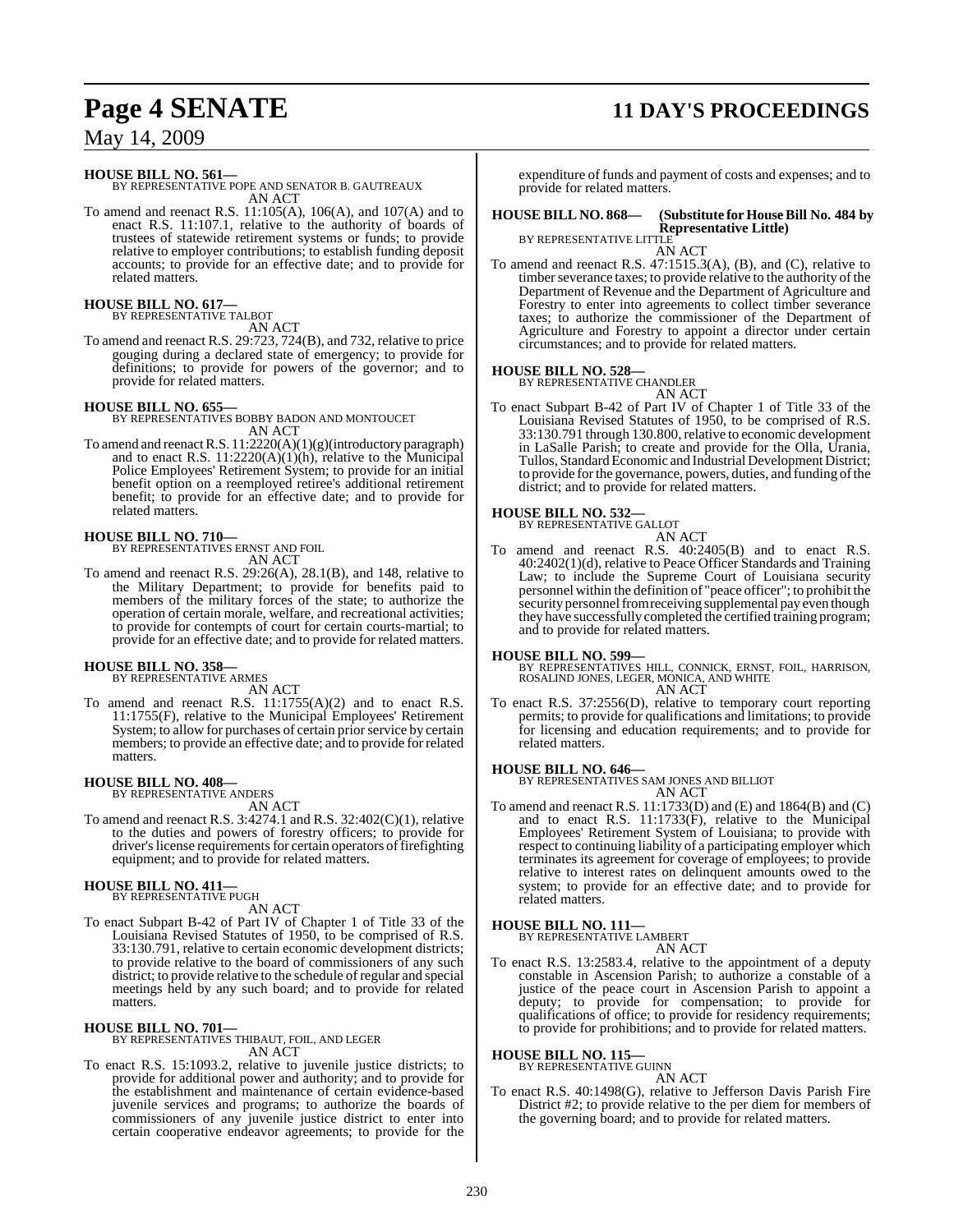## **11 DAY'S PROCEEDINGS Page 5 SENATE**

# May 14, 2009

**HOUSE BILL NO. 116—** BY REPRESENTATIVE GUINN

AN ACT

To enact R.S. 33:3819(G), relative to certain waterworks districts in Jefferson Davis Parish; to provide relative to the per diem paid to the commissioners of the districts; and to provide for related matters.

### **HOUSE BILL NO. 117—** BY REPRESENTATIVE DANAHAY

AN ACT

To amend and reenact R.S. 33:4576(A), relative to the West Calcasieu Parish Community Center Authority; to provide that the authority is a political subdivision of the state; and to provide for related matters.

## **HOUSE BILL NO. 160—** BY REPRESENTATIVE DANAHAY

AN ACT

To amend and reenact R.S. 33:441.15, relative to the mayor's court for the city of DeQuincy; to provide that the mayor may appoint one or more attorneys to preside as magistrate; to provide for an effective date; and to provide for related matters.

**HOUSE BILL NO. 165—**<br>BY REPRESENTATIVES EDWARDS, ABRAMSON, CONNICK, ERNST,<br>FOIL, FRANKLIN, HARDY, HARRISON, HINES, ROSALIND JONES,<br>LEBAS, LEGER, MONICA, RICHMOND, SMILEY, AND WHITE AN ACT

To amend and reenact R.S. 29:381, relative to state war veterans

hospitals and care facilities; to provide who may use the facilities; and to provide for related matters.

#### **HOUSE BILL NO. 170—**

BY REPRESENTATIVE ELLINGTON AN ACT

To enact R.S. 33:4574(B)(44) and (F)(7) and 4574.1.1(A)(46), relative to Caldwell Parish; to create theCaldwell Parish Tourist Commission; to provide for a board of directors, governance, terms, and duties; to provide the commission with taxing authority; and to provide for related matters.

#### **HOUSE BILL NO. 219—**

BY REPRESENTATIVE CARMODY AN ACT

To amend and reenact R.S. 33:1423.1(A), relative to collection and disposition of bonds, fines, fees, licenses, and taxes; to provide for payment by electronic check; to authorize the collection of a fee for electronic check processing; and to provide for related matters.

## **HOUSE BILL NO. 273—** BY REPRESENTATIVE FANNIN

AN ACT

To amend and reenact R.S. 39:551.10(B) and (C), relative to Jackson Parish; to provide relative to the Jackson Parish Industrial District; to provide relative to the board of commissioners; to provide relative to board membership and appointments; to provide relative to terms of board members; and to provide for related matters.

#### **HOUSE BILL NO. 401—**

BY REPRESENTATIVE PERRY

AN ACT

To amend and reenact R.S. 33:4067(B), relative to Cameron Parish Water and Wastewater District No. 1; to provide for a change in the membership of the governing board of the district; and to provide for related matters.

## **HOUSE BILL NO. 421—** BY REPRESENTATIVE DOERGE

AN ACT

To amend and reenact R.S.  $11:1481(1)(a)(iii)(aa)$ , relative to the Louisiana Assessors' Retirement Fund; to provide relative to required remittances due the fund; to provide relative to collection procedures for such required remittances; to provide an effective date; and to provide for related matters.

### **HOUSE BILL NO. 447—**

BY REPRESENTATIVE THIBAUT AN ACT

To repeal R.S. 13:974, relative to court reporters in the Eighteenth Judicial District; to repeal provisions providing for duties, qualifications of office, salary, transcription fees, and bond requirements applicable only to the Eighteenth Judicial District.

### **HOUSE BILL NO. 526—** BY REPRESENTATIVE CHANDLER

AN ACT

To enact Subpart B-6-A of Part IV of Chapter 1 of Title 33 of the Louisiana Revised Statutes of 1950, to be comprised of R.S. 33:130.161 through 130.169, relative to economic development in Grant Parish; to create and provide for the Grant Parish Economic and Industrial Development District; to provide for the governance, powers, duties, and funding of the district; to authorize the district to issue bonds and levy taxes; and to provide for related matters.

**HOUSE BILL NO. 716—** BY REPRESENTATIVE LEGER

- AN ACT
- To amend and reenact R.S. 26:805(F)(introductory paragraph) and (1), relative to exceptionsfor a supplier to terminate, cancel, not renew, or discontinue an agreement to supply specified brands of alcohol or beer to a distributor; and to provide for related matters.

**HOUSE BILL NO. 59—** BY REPRESENTATIVES RICHARDSON, AUBERT, BARROW, BILLIOT, BURRELL, CARMODY, CARTER, CHAMPAGNE, DANAHAY, HILL, GIROD JACKSON, SAM JONES, AND NORTON AN ACT

To amend and reenact R.S. 25:1001(A) and (D), relative to the Louisiana Naval War Memorial Commission; to change the membership composition of the commission; to provide relative to the use of commission funds; and to provide for related matters.

### **HOUSE BILL NO. 70—**

BY REPRESENTATIVE HARDY AN ACT

To enact R.S. 13:10.4, relative to witness protection; to provide for the assessment of court costs to be used for the witness protection program; to provide for the collection and disbursement of monies; to provide for an annual audit; to provide for a contingent effective date; and to provide for related matters.

#### **HOUSE BILL NO. 91—**

BY REPRESENTATIVE WOOTON AN ACT

To enact R.S. 13:996.66, relative to judicial expense funds; to provide for an additional fee to be collected as court costs by the clerk of court; to fund a judicial expense fund for the Twenty-Fifth Judicial District Court; to provide that the additional funds collected shall be placed into a separate account; to provide for uses of the fund; to require an annual audit of the fund; to provide for restrictions on use of the fund; to provide for a contingent effective date; and to provide for related matters.

#### **HOUSE BILL NO. 118—**

BY REPRESENTATIVE JANE SMITH

AN ACT

To amend and reenact Code of Criminal Procedure Article 682, relative to the appointment of a substitute for a recused district attorney; to remove requirement that the substitute attorney be from the same judicial district as the district attorney who has been recused; and to provide for related matters.

#### **HOUSE BILL NO. 136—** BY REPRESENTATIVE GUINN

AN ACT

To enact R.S. 13:1000.7, relative to court costs in the Thirty-First Judicial District Court; to provide for additional court costs in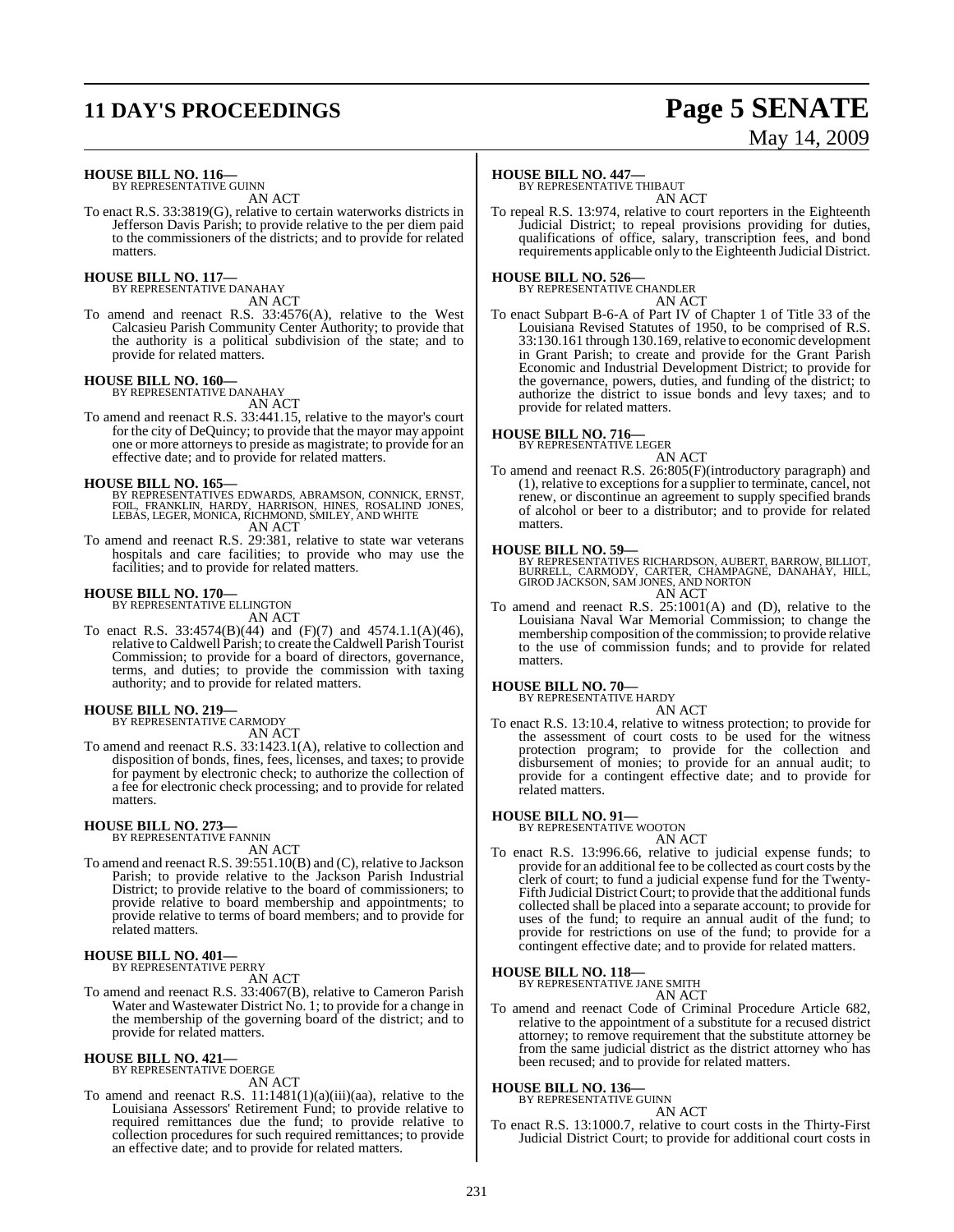## **Page 6 SENATE 11 DAY'S PROCEEDINGS**

### May 14, 2009

criminal matters; to provide for use of the fund; to provide for a contingent effective date; and to provide for related matters.

- **HOUSE BILL NO. 188—**<br>BY REPRESENTATIVES EDWARDS, AUBERT, BILLIOT, TIM BURNS, BURRELL, CARMODY, CARTER, CHAMPAGNE, HILL, GIROD<br>JACKSON, MICHAEL JACKSON, SAM JONES, MCVEA, NORTON,<br>PEARSON, POPE, PUGH, RICHARDSON, RITCHIE, A AN ACT
- To enact Chapter 10 of Title 25 of the Louisiana Revised Statutes of 1950, to be comprised of R.S. 25:571 through 576, and to enact R.S. 36:209(AA), relative to creating the West Florida Republic Commission; to provide for appointment of the commission; to provide for the powers and duties of the commission; to provide for funding of the commission; to provide a termination date for the commission; to establish the commission within the Department of Culture, Recreation and Tourism; and to provide for related matters.

- **HOUSE BILL NO. 192—**<br>BY REPRESENTATIVES ABRAMSON, BILLIOT, BURFORD,<br>CHAMPAGNE, ELLINGTON, GISCLAIR, LAMBERT, LITTLE,<br>MONTOUCET, AND SIMON AND SENATOR MICHOT AN ACT
- To amend and reenact R.S. 47:633.4(B)(2), relative to severance tax; to reduce the severance tax on certain oil production from a carbon dioxide (CO2) tertiary recovery program; and to provide for related matters.

### **HOUSE BILL NO. 203—**

BY REPRESENTATIVE KLECKLEY AN ACT

To amend and reenact R.S. 3:2501(B), relative to animal control agency officers; to provide forthe appointment of certain animal control officers by parish governing authorities in certain parishes; and to provide for related matters.

### **HOUSE BILL NO. 34—**

BY REPRESENTATIVE FANNIN AN ACT

To amend and reenact R.S.  $33:1448(G)$  and to enact R.S.  $33:1448(U)$ , relative to the premium costs of group hospital and health insurance for retired sheriffs and retired deputy sheriffs in Bienville Parish; to provide for eligibility for payment of premium costs; and to provide for related matters.

> Respectfully submitted, ALFRED W. SPEER Clerk of the House of Representatives

### **House Bills and Joint Resolutions on First Reading**

Senator Mount asked for and obtained a suspension of the rules to read House Bills and Joint Resolutions a first and second time by title and refer them to Committee.

## **HOUSE BILL NO. 14—** BY REPRESENTATIVE BURFORD

AN ACT

To amend and reenactR.S. 33:1448(G) and to enactR.S. 33:1448(U), relative to the premium costs of group hospital and health insurance for retired sheriffs and retired deputy sheriffs in DeSoto Parish; to provide for eligibility for payment of premium costs; and to provide for related matters.

The bill was read by title and referred by the President to the Committee on Finance.

#### **HOUSE BILL NO. 34—**

BY REPRESENTATIVE FANNIN AN ACT

To amend and reenactR.S. 33:1448(G) and to enactR.S. 33:1448(U), relative to the premium costs of group hospital and health insurance for retired sheriffs and retired deputy sheriffs in Bienville Parish; to provide for eligibility for payment of premium costs; and to provide for related matters.

The bill was read by title and referred by the President to the Committee on Finance.

### **HOUSE BILL NO. 59—**

- BY REPRESENTATIVES RICHARDSON, AUBERT, BARROW, BILLIOT,<br>BURRELL, CARMODY, CARTER, CHAMPAGNE, DANAHAY, HILL,<br>GIROD JACKSON, SAM JONES, AND NORTON AN ACT
- To amend and reenact R.S. 25:1001(A) and (D), relative to the Louisiana Naval War Memorial Commission; to change the membership composition of the commission; to provide relative to the use of commission funds; and to provide for related matters.

The bill was read by title and referred by the President to the Committee on Local and Municipal Affairs.

#### **HOUSE BILL NO. 70—** BY REPRESENTATIVE HARDY

AN ACT

To enact R.S. 13:10.4, relative to witness protection; to provide for the assessment of court costs to be used for the witness protection program; to provide for the collection and disbursement of monies; to provide for an annual audit; to provide for a contingent effective date; and to provide for related matters.

The bill was read by title and referred by the President to the Committee on Judiciary B.

### **HOUSE BILL NO. 91—** BY REPRESENTATIVE WOOTON

AN ACT

To enact R.S. 13:996.66, relative to judicial expense funds; to provide for an additional fee to be collected as court costs by the clerk of court; to fund a judicial expense fund for the Twenty-Fifth Judicial District Court; to provide that the additional funds collected shall be placed into a separate account; to provide for uses of the fund; to require an annual audit of the fund; to provide for restrictions on use of the fund; to provide for a contingent effective date; and to provide for related matters.

The bill was read by title and referred by the President to the Committee on Judiciary B.

#### **HOUSE BILL NO. 95—** BY REPRESENTATIVE MILLS

AN ACT

To amend and reenact R.S. 33:1448(G) and to enact R.S. 33:1448(U), relative to the premium costs of group hospital and health insurance for retired sheriffs and retired deputy sheriffs in St. Martin Parish; to provide for eligibility; and to provide for related matters.

The bill was read by title and referred by the President to the Committee on Finance.

**HOUSE BILL NO. 111—** BY REPRESENTATI

AN ACT

To enact R.S. 13:2583.4, relative to the appointment of a deputy constable in Ascension Parish; to authorize a constable of a justice of the peace court in Ascension Parish to appoint a deputy; to provide for compensation; to provide for qualifications of office; to provide for residency requirements; to provide for prohibitions; and to provide for related matters.

The bill was read by title and referred by the President to the Committee on Judiciary B.

### **HOUSE BILL NO. 115—**

BY REPRESENTATIVE GUINN AN ACT

To enact R.S. 40:1498(G), relative to Jefferson Davis Parish Fire District #2; to provide relative to the per diem for members of the governing board; and to provide for related matters.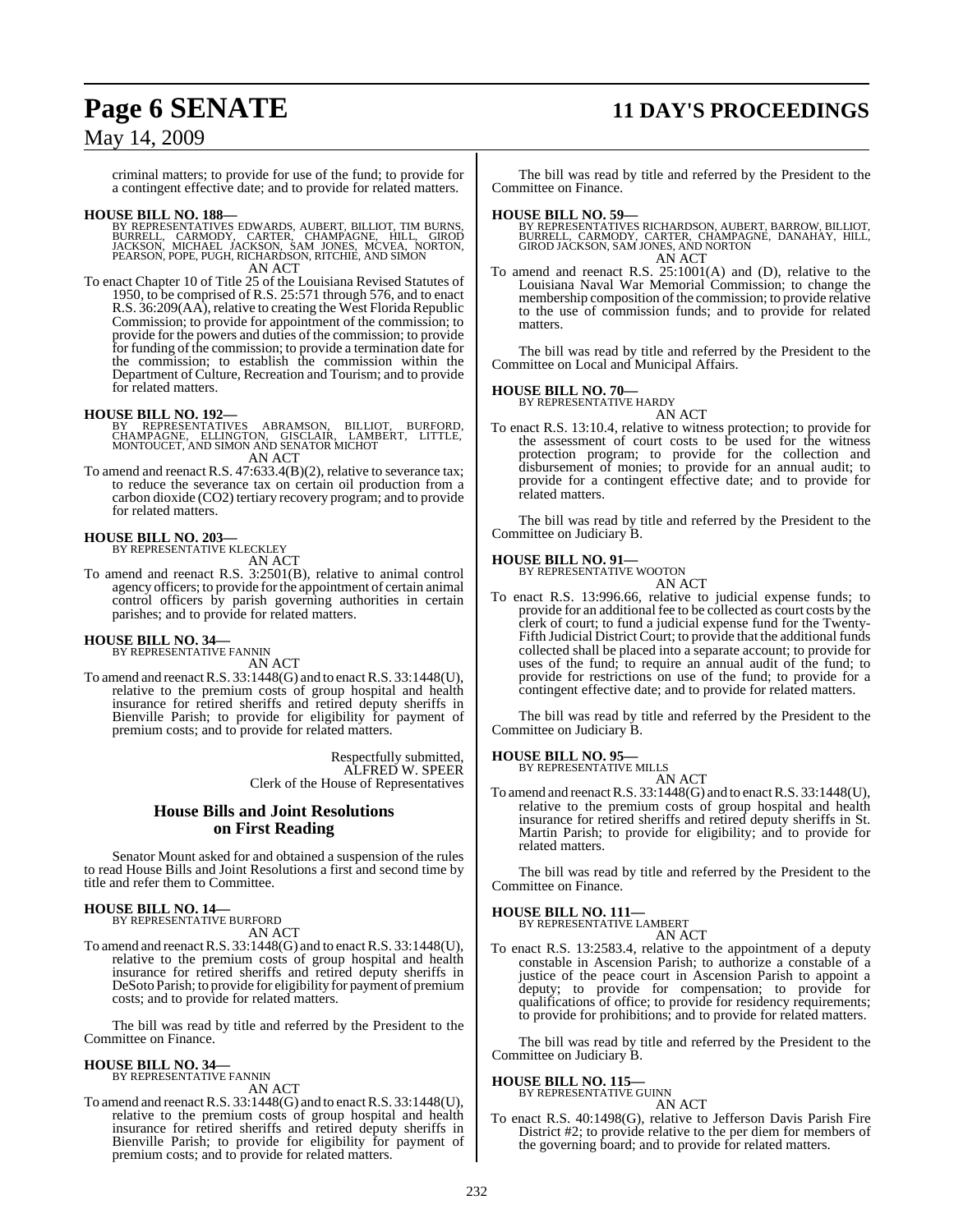## **11 DAY'S PROCEEDINGS Page 7 SENATE**

# May 14, 2009

The bill was read by title and referred by the President to the Committee on Local and Municipal Affairs.

### **HOUSE BILL NO. 116—** BY REPRESENTATIVE GUINN

AN ACT

To enact R.S. 33:3819(G), relative to certain waterworks districts in Jefferson Davis Parish; to provide relative to the per diem paid to the commissioners of the districts; and to provide for related matters.

The bill was read by title and referred by the President to the Committee on Local and Municipal Affairs.

#### **HOUSE BILL NO. 117—** BY REPRESENTATIVE DANAHAY

AN ACT

To amend and reenact R.S. 33:4576(A), relative to the West Calcasieu Parish Community Center Authority; to provide that the authority is a political subdivision of the state; and to provide for related matters.

The bill was read by title and referred by the President to the Committee on Local and Municipal Affairs.

### **HOUSE BILL NO. 118—**

BY REPRESENTATIVE JANE SMITH AN ACT

To amend and reenact Code of Criminal Procedure Article 682, relative to the appointment of a substitute for a recused district attorney; to remove requirement that the substitute attorney be from the same judicial district as the district attorney who has been recused; and to provide for related matters.

The bill was read by title and referred by the President to the Committee on Judiciary B.

#### **HOUSE BILL NO. 125—** BY REPRESENTATIVE RITCHIE

AN ACT

To amend and reenact R.S. 33:1704.4, relative to the City Court of Bogalusa; to increase the fees the marshal is entitled to collect in civil matters; to provide for a contingent effective date; and to provide for related matters.

The bill was read by title and referred by the President to the Committee on Judiciary B.

## **HOUSE BILL NO. 136—** BY REPRESENTATIVE GUINN

- AN ACT
- To enact R.S. 13:1000.7, relative to court costs in the Thirty-First Judicial District Court; to provide for additional court costs in criminal matters; to provide for use of the fund; to provide for a contingent effective date; and to provide for related matters.

The bill was read by title and referred by the President to the Committee on Judiciary B.

**HOUSE BILL NO. 148—** BY REPRESENTATIVES STIAES, ABRAMSON, EDWARDS, ERNST, HARDY, LEGER, RICHMOND, AND WHITE AN ACT

To amend and reenact Sections 23(C) and (D) and to enact Section 23(E) of Act No. 621 of the 2006 Regular Session of the Legislature as amended by Act No. 873 of the 2008 Regular Session of the Legislature, relative to the consolidation of the offices of the civil and criminal sheriffs in Orleans Parish; to provide for consolidation of the offices in 2010; and to provide for related matters.

The bill was read by title and referred by the President to the Committee on Judiciary B.

#### **HOUSE BILL NO. 150—**

BY REPRESENTATIVE MONTOUCET AND SENATOR HEBERT AN ACT

To enact R.S. 13:783(D)(7), relative to expenses of the clerk's office; to authorize the clerks of the district courtsin Acadia Parish and in Iberia Parish to receive an automobile expense allowance; and to provide for related matters.

The bill was read by title and referred by the President to the Committee on Judiciary B.

## **HOUSE BILL NO. 160—** BY REPRESENTATIVE DANAHAY

AN ACT

To amend and reenact R.S. 33:441.15, relative to the mayor's court for the city of DeQuincy; to provide that the mayor may appoint one or more attorneys to preside as magistrate; to provide for an effective date; and to provide for related matters.

The bill was read by title and referred by the President to the Committee on Judiciary B.

#### **HOUSE BILL NO. 165—**

BY REPRESENTATIVES EDWARDS, ABRAMSON, CONNICK, ERNST,<br>FOIL, FRANKLIN, HARDY, HARRISON, HINES, ROSALIND JONES,<br>LEBAS, LEGER, MONICA, RICHMOND, SMILEY, AND WHITE AN ACT

To amend and reenact R.S. 29:381, relative to state war veterans hospitals and care facilities; to provide who may use the facilities; and to provide for related matters.

The bill was read by title and referred by the President to the Committee on Health and Welfare.

#### **HOUSE BILL NO. 170—**

BY REPRESENTATIVE ELLINGTON AN ACT

To enact R.S. 33:4574(B)(44) and (F)(7) and 4574.1.1(A)(46), relative toCaldwell Parish; to create the Caldwell Parish Tourist Commission; to provide for a board of directors, governance, terms, and duties; to provide the commission with taxing authority; and to provide for related matters.

The bill was read by title and referred by the President to the Committee on Local and Municipal Affairs.

**HOUSE BILL NO. 188—**<br>BY REPRESENTATIVES EDWARDS, AUBERT, BILLIOT, TIM BURNS,<br>BURRELL, CARMODY, CARTER, CHAMPAGNE, HILL, GIROD<br>JACKSON, MICHAEL JACKSON, SAM JONES, MCVEA, NORTON,<br>PEARSON, POPE, PUGH, RICHARDSON, RITCHIE, A AN ACT

To enact Chapter 10 of Title 25 of the Louisiana Revised Statutes of 1950, to be comprised of R.S. 25:571 through 576, and to enact R.S. 36:209(AA), relative to creating the West Florida Republic Commission; to provide for appointment of the commission; to provide for the powers and duties of the commission; to provide for funding of the commission; to provide a termination date for the commission; to establish the commission within the Department of Culture, Recreation and Tourism; and to provide for related matters.

The bill was read by title and referred by the President to the Committee on Senate and Governmental Affairs.

- **HOUSE BILL NO. 192—**<br>BY REPRESENTATIVES ABRAMSON, BILLIOT, BURFORD,<br>CHAMPAGNE, ELLINGTON, GISCLAIR, LAMBERT, LITTLE,<br>MONTOUCET, AND SIMON AND SENATOR MICHOT<br>AN ACT
- To amend and reenact R.S. 47:633.4(B)(2), relative to severance tax; To amend and reenact R.S.  $47:633.4(B)(2)$ , relative to severance tax;<br>to reduce the severance tax on certain oil production from a carbon dioxide (CO2) tertiary recovery program; and to provide for related matters.

The bill was read by title and referred by the President to the Committee on Revenue and Fiscal Affairs.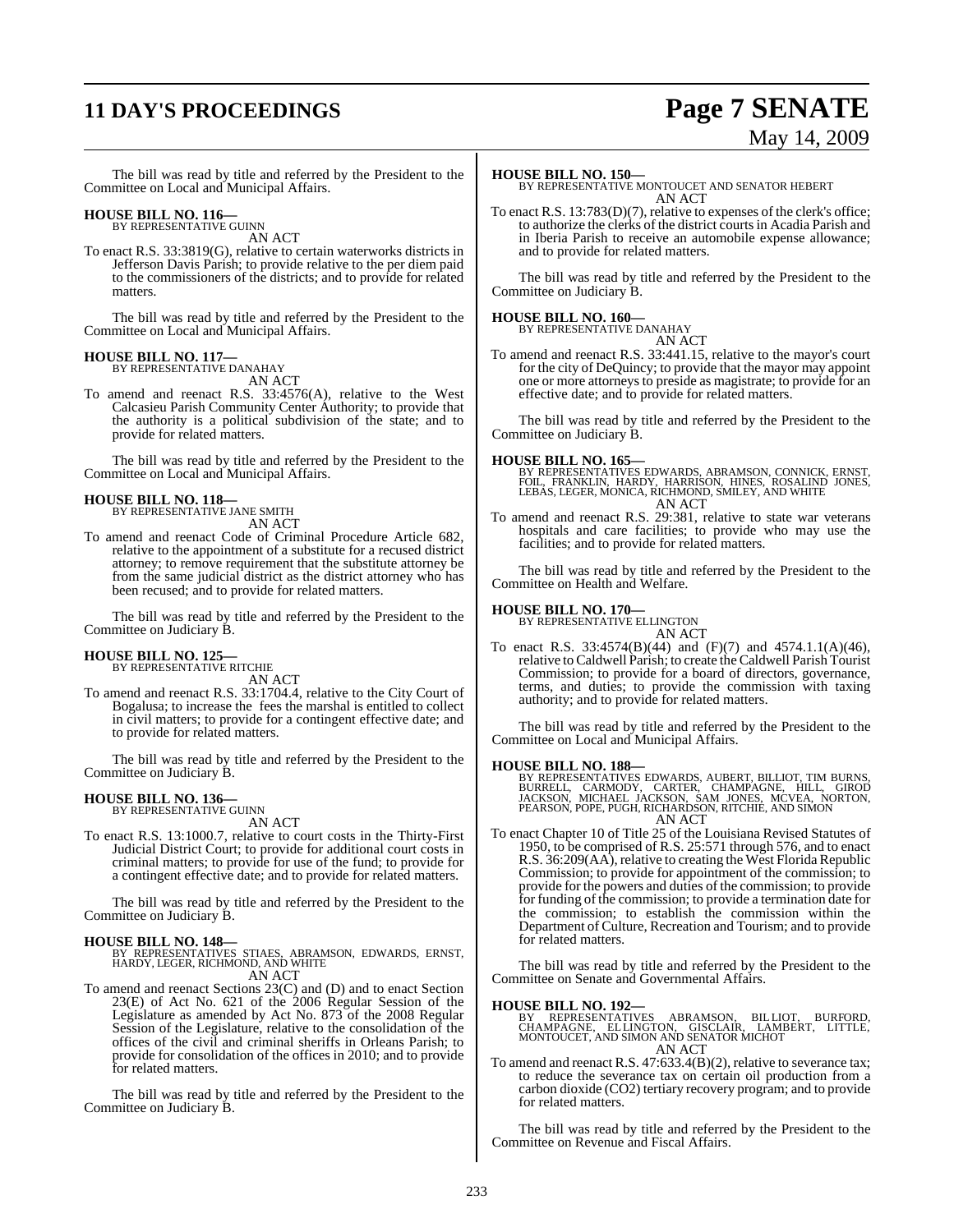## **Page 8 SENATE 11 DAY'S PROCEEDINGS**

May 14, 2009

#### **HOUSE BILL NO. 197—** BY REPRESENTATIVE DOERGE

AN ACT

To enact R.S. 13:1899(L), relative to fees charged in specified city courts; to provide for an additional fee in juvenile delinquency matters in the City Court of Minden and in the City Court of Springhill which funds shall be used to fund the office of the marshal; to provide for a contingency effective date; and to provide for related matters.

The bill was read by title and referred by the President to the Committee on Judiciary B.

#### **HOUSE BILL NO. 203—** BY REPRESENTATIVE KLECKLEY

AN ACT

To amend and reenact R.S. 3:2501(B), relative to animal control agency officers; to provide forthe appointment of certain animal control officers by parish governing authorities in certain parishes; and to provide for related matters.

The bill was read by title and referred by the President to the Committee on Agriculture, Forestry, Aquaculture, and Rural Development.

#### **HOUSE BILL NO. 219—** BY REPRESENTATIVE CARMODY

AN ACT

To amend and reenact R.S. 33:1423.1(A), relative to collection and disposition of bonds, fines, fees, licenses, and taxes; to provide for payment by electronic check; to authorize the collection of a fee for electronic check processing; and to provide for related matters.

The bill was read by title and referred by the President to the Committee on Judiciary A.

#### **HOUSE BILL NO. 273—** BY REPRESENTATIVE FANNIN

AN ACT

To amend and reenact R.S. 39:551.10(B) and (C), relative to Jackson Parish; to provide relative to the Jackson Parish Industrial District; to provide relative to the board of commissioners; to provide relative to board membership and appointments; to provide relative to terms of board members; and to provide for related matters.

The bill was read by title and referred by the President to the Committee on Local and Municipal Affairs.

#### **HOUSE BILL NO. 279—**

BY REPRESENTATIVES RICHARDSON AND WHITE AN ACT

To amend and reenact R.S. 13:910, relative to clerks of court; to provide for the appointment of certain deputy clerks of court in East Baton Rouge Parish; to provide relative to the powers and authority of the deputy clerks of court; and to provide for related matters.

The bill was read by title and referred by the President to the Committee on Judiciary B.

#### **HOUSE BILL NO. 296—** BY REPRESENTATIVE HAZEL

AN ACT

To enact R.S. 33:1433(E), relative to deputy sheriffs; to provide for time limits for the oath of office; and to provide for related matters.

The bill was read by title and referred by the President to the Committee on Judiciary B.

#### **HOUSE BILL NO. 320—**

BY REPRESENTATIVES GALLOT AND DOWNS AND SENATOR **KOSTELKA** AN ACT

To amend and reenact R.S.  $47:301(16)(m)(i)$  and (ii) and 337.10(I), to exempt from state and local sales and use taxes certain machinery and equipment used by glass container manufacturers; to authorize the granting of exemptions by a political subdivision; to provide for the duration of the exclusion; and to provide for related matters.

The bill was read by title and referred by the President to the Committee on Revenue and Fiscal Affairs.

#### **HOUSE BILL NO. 338—**

BY REPRESENTATIVE GREENE AN ACT

To amend and reenact R.S. 47:293(9)(a)(xvi), 297.10(A), 297.11, and  $297.12(A)$ (introductory paragraph) and  $(B)(1)$ , relative to individual income tax deductions; to provide for eligibility for deductions for tuition and other educational expenses related to elementary and secondary education; to provide with respect to eligible expenses; and to provide for related matters.

The bill was read by title and referred by the President to the Committee on Revenue and Fiscal Affairs.

#### **HOUSE BILL NO. 358—**

BY REPRESENTATIVE ARMES AN ACT

To amend and reenact R.S. 11:1755(A)(2) and to enact R.S. 11:1755(F), relative to the Municipal Employees' Retirement System; to allow for purchases of certain prior service by certain members; to provide an effective date; and to provide for related matters.

The bill was read by title and referred by the President to the Committee on Retirement.

**HOUSE BILL NO. 359—** BY REPRESENTATIVES LOPINTO AND WOOTON AN ACT

To amend and reenact R.S. 16:516(A), relative to district attorneys; to provide for the payment of group health insurance premiums from the district attorney's general fund in the Twenty-Fifth and the Twenty-Third Judicial Districts; to establish criteria for eligibility; to provide for application; and to provide for related matters.

The bill was read by title and referred by the President to the Committee on Judiciary B.

#### **HOUSE BILL NO. 391—**

BY REPRESENTATIVE GALLOT

AN ACT To enact Code of Criminal Procedure Article 895.5, relative to courtordered payment of restitution; to authorize district attorneys to create a restitution recovery division for the enforcement and recovery of certain sums ordered by the court; to provide for the recovery of victimcompensation; to provide for enforcement; to provide for collection fees; and to provide for related matters.

The bill was read by title and referred by the President to the Committee on Judiciary B.

#### **HOUSE BILL NO. 401—** BY REPRESENTATIVE PERRY

AN ACT To amend and reenact R.S. 33:4067(B), relative to Cameron Parish Water and Wastewater District No. 1; to provide for a change in the membership of the governing board of the district; and to provide for related matters.

The bill was read by title and referred by the President to the Committee on Local and Municipal Affairs.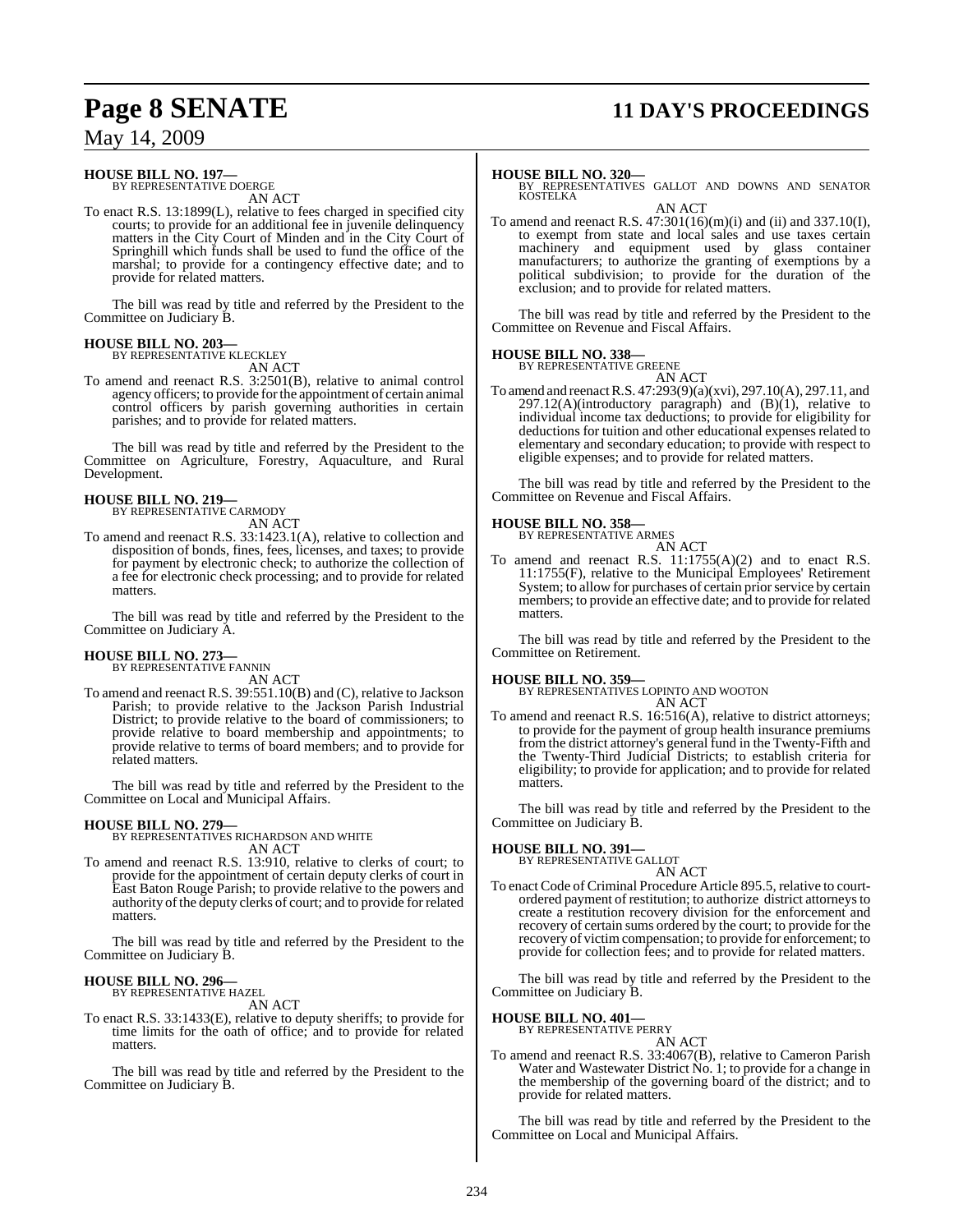## **11 DAY'S PROCEEDINGS Page 9 SENATE**

# May 14, 2009

#### **HOUSE BILL NO. 408—**

BY REPRESENTATIVE ANDERS AN ACT

To amend and reenact R.S. 3:4274.1 and R.S. 32:402(C)(1), relative to the duties and powers of forestry officers; to provide for driver's license requirements for certain operators of firefighting equipment; and to provide for related matters.

The bill was read by title and referred by the President to the Committee on Agriculture, Forestry, Aquaculture, and Rural Development.

### **HOUSE BILL NO. 411—**

BY REPRESENTATIVE PUGH AN ACT

To enact Subpart B-42 of Part IV of Chapter 1 of Title 33 of the Louisiana Revised Statutes of 1950, to be comprised of R.S. 33:130.791, relative to certain economic development districts; to provide relative to the board of commissioners of any such district; to provide relative to the schedule of regular and special meetings held by any such board; and to provide for related matters.

The bill was read by title and referred by the President to the Committee on Local and Municipal Affairs.

## **HOUSE BILL NO. 421—** BY REPRESENTATIVE DOERGE

AN ACT

To amend and reenact R.S.  $11:1481(1)(a)(iii)(aa)$ , relative to the Louisiana Assessors' Retirement Fund; to provide relative to required remittances due the fund; to provide relative to collection procedures for such required remittances; to provide an effective date; and to provide for related matters.

The bill was read by title and referred by the President to the Committee on Retirement.

#### **HOUSE BILL NO. 439—**

BY REPRESENTATIVE ELLINGTON AN ACT

To enact Subpart H of Part II of Chapter 30 of Title 3 of the Louisiana Revised Statutes of 1950, to be comprised of R.S. 3:4711 through 4718, relative to country of origin labeling for catfish products; to require retail and food service establishments to notify consumers of the country of origin of catfish; to provide for notification requirements; to provide for definitions; to provide relative to advertising of catfish products; to authorize the commissioner to regulate and inspect retail and food service establishments; to provide for penalties; to provide for testing procedures; to require a cooperative endeavor agreement; to authorize the commissioner to adopt rules and regulations; and to provide for related matters.

The bill was read by title and referred by the President to the Committee on Agriculture, Forestry, Aquaculture, and Rural Development.

#### **HOUSE BILL NO. 447—** BY REPRESENTATIVE THIBAUT

AN ACT

To repeal R.S. 13:974, relative to court reporters in the Eighteenth Judicial District; to repeal provisions providing for duties, qualifications of office, salary, transcription fees, and bond requirements applicable only to the Eighteenth Judicial District.

The bill was read by title and referred by the President to the Committee on Judiciary B.

## **HOUSE BILL NO. 526—** BY REPRESENTATIVE CHANDLER

AN ACT

To enact Subpart B-6-A of Part IV of Chapter 1 of Title 33 of the Louisiana Revised Statutes of 1950, to be comprised of R.S. 33:130.161 through 130.169, relative to economic development in Grant Parish; to create and provide for the Grant Parish Economic and Industrial Development District; to provide for the governance, powers, duties, and funding of the district; to authorize the district to issue bonds and levy taxes; and to provide for related matters.

The bill was read by title and referred by the President to the Committee on Local and Municipal Affairs.

**HOUSE BILL NO. 527—** BY REPRESENTATIVE CHANDLER AN ACT

To enact R.S. 33:4570.14, relative to Grant Parish; to create the Grant Parish Recreation Authority; to provide for the powers and duties of the authority; to provide for a commission and its appointment, duties, and terms; to provide for the funding of the authority; to authorize the authority to levy taxes and issue bonds; and to provide for related matters.

The bill was read by title and referred by the President to the Committee on Local and Municipal Affairs.

### **HOUSE BILL NO. 528—** BY REPRESENTATIVE CHANDLER

AN ACT

To enact Subpart B-42 of Part IV of Chapter 1 of Title 33 of the Louisiana Revised Statutes of 1950, to be comprised of R.S. 33:130.791 through 130.800,relative to economic development in LaSalle Parish; to create and provide for the Olla, Urania, Tullos, Standard Economic and Industrial Development District; to provide for the governance, powers, duties, and funding of the district; and to provide for related matters.

The bill was read by title and referred by the President to the Committee on Local and Municipal Affairs.

## **HOUSE BILL NO. 532—** BY REPRESENTATIVE GALLOT

AN ACT To amend and reenact R.S. 40:2405(B) and to enact R.S. 40:2402(1)(d), relative to Peace Officer Standards and Training Law; to include the Supreme Court of Louisiana security personnel within the definition of "peace officer"; to prohibit the security personnel from receiving supplemental pay even though they have successfully completed the certified training program; and to provide for related matters.

The bill was read by title and referred by the President to the Committee on Judiciary B.

### **HOUSE BILL NO. 540—**

BY REPRESENTATIVES BOBBY BADON AND MONTOUCET AND SENATOR B. GAUTREAUX AN ACT

To amend and reenact R.S. 11:103(B)(3)(introductory paragraph) and (e)(introductory paragraph) and (i)(aa) and to enact R.S. 11:103(B)(3)(e)(i)(cc), relative to the Firefighters' Retirement System; to provide with respect to extending the period of amortizing actuarial gains and losses; to provide an effective date; and to provide for related matters.

The bill was read by title and referred by the President to the Committee on Retirement.

**HOUSE BILL NO. 561—** BY REPRESENTATIVE POPE AND SENATOR B. GAUTREAUX AN ACT

To amend and reenact R.S. 11:105(A), 106(A), and 107(A) and to enact R.S. 11:107.1, relative to the authority of boards of trustees of statewide retirement systems or funds; to provide relative to employer contributions; to establish funding deposit accounts; to provide for an effective date; and to provide for related matters.

The bill was read by title and referred by the President to the Committee on Retirement.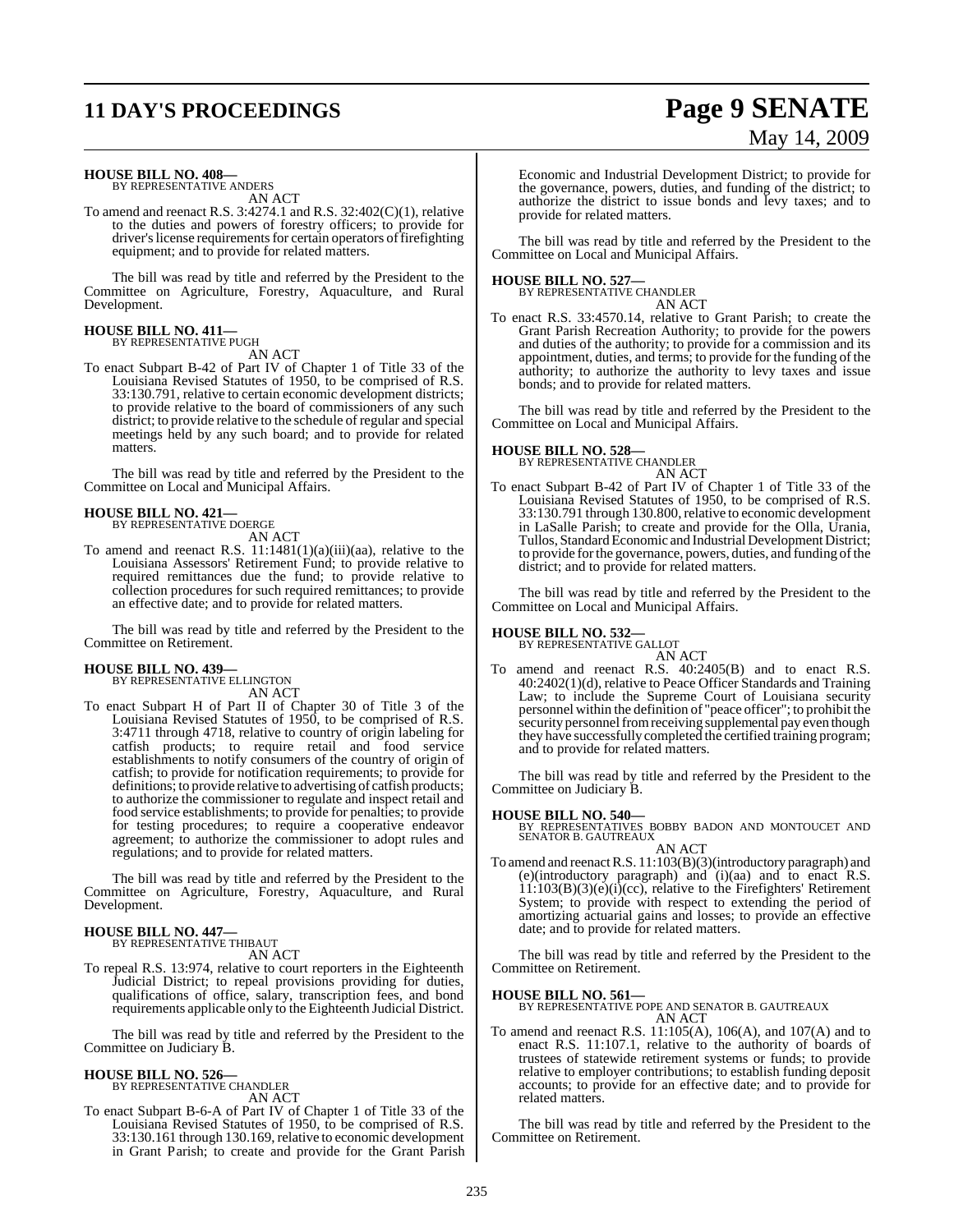## **Page 10 SENATE 11 DAY'S PROCEEDINGS**

### May 14, 2009

#### **HOUSE BILL NO. 599—**

BY REPRESENTATIVES HILL, CONNICK, ERNST, FOIL, HARRISON, ROSALIND JONES, LEGER, MONICA, AND WHITE AN ACT

To enact R.S. 37:2556(D), relative to temporary court reporting permits; to provide for qualifications and limitations; to provide for licensing and education requirements; and to provide for related matters.

The bill was read by title and referred by the President to the Committee on Judiciary B.

#### **HOUSE BILL NO. 617—** BY REPRESENTATIVE TALBOT

AN ACT

To amend and reenact R.S. 29:723, 724(B), and 732, relative to price gouging during a declared state of emergency; to provide for definitions; to provide for powers of the governor; and to provide for related matters.

The bill was read by title and referred by the President to the Committee on Judiciary B.

**HOUSE BILL NO. 646—** BY REPRESENTATIVES SAM JONES AND BILLIOT AN ACT

To amend and reenact R.S. 11:1733(D) and (E) and 1864(B) and (C) and to enact R.S. 11:1733(F), relative to the Municipal Employees' Retirement System of Louisiana; to provide with respect to continuing liability of a participating employer which terminates its agreement for coverage of employees; to provide relative to interest rates on delinquent amounts owed to the system; to provide for an effective date; and to provide for related matters.

The bill was read by title and referred by the President to the Committee on Retirement.

**HOUSE BILL NO. 655—** BY REPRESENTATIVES BOBBY BADON AND MONTOUCET AN ACT

To amend and reenact R.S. 11:2220(A)(1)(g)(introductory paragraph) and to enact R.S.  $11:2220(A)(1)(h)$ , relative to the Municipal Police Employees' Retirement System; to provide for an initial benefit option on a reemployed retiree's additional retirement benefit; to provide for an effective date; and to provide for related matters.

The bill was read by title and referred by the President to the Committee on Retirement.

#### **HOUSE BILL NO. 701—**

BY REPRESENTATIVES THIBAUT, FOIL, AND LEGER AN ACT

To enact R.S. 15:1093.2, relative to juvenile justice districts; to provide for additional power and authority; and to provide for the establishment and maintenance of certain evidence-based juvenile services and programs; to authorize the boards of commissioners of any juvenile justice district to enter into certain cooperative endeavor agreements; to provide for the expenditure of funds and payment of costs and expenses; and to provide for related matters.

The bill was read by title and referred by the President to the Committee on Judiciary B.

#### **HOUSE BILL NO. 710—**

BY REPRESENTATIVES ERNST AND FOIL AN ACT

To amend and reenact R.S. 29:26(A), 28.1(B), and 148, relative to the Military Department; to provide for benefits paid to members of the military forces of the state; to authorize the operation of certain morale, welfare, and recreational activities; to provide for contempts of court for certain courts-martial; to provide for an effective date; and to provide for related matters.

The bill was read by title and referred by the President to the Committee on Judiciary A.

### **HOUSE BILL NO. 716—** BY REPRESENTATIVE LEGER

AN ACT

To amend and reenact R.S. 26:805(F)(introductory paragraph) and (1), relative to exceptionsfor a supplier to terminate, cancel, not renew, or discontinue an agreement to supply specified brands of alcohol or beer to a distributor; and to provide for related matters.

The bill was read by title and referred by the President to the Committee on Judiciary B.

#### **HOUSE BILL NO. 868— (Substitute for HouseBill No. 484 by Representative Little)** BY REPRESENTATIVE LITTLE

AN ACT

To amend and reenact R.S. 47:1515.3(A), (B), and (C), relative to timber severance taxes; to provide relative to the authority of the Department of Revenue and the Department of Agriculture and Forestry to enter into agreements to collect timber severance taxes; to authorize the commissioner of the Department of Agriculture and Forestry to appoint a director under certain circumstances; and to provide for related matters.

The bill was read by title and referred by the President to the Committee on Revenue and Fiscal Affairs.

### **Senate Bills and Joint Resolutions on Second Reading Reported by Committees**

**SENATE BILL NO. 5—**<br>BY SENATORS RISER, N. GAUTREAUX, HEBERT, CROWE, DUPLESSIS,<br>ERDEY, KOSTELKA, LAFLEUR, MORRISH, NEVERS AND<br>WALSWORTH

#### A JOINT RESOLUTION

Proposing to amend Article III, Sections 2 (A)(3)(a) and (4)(a) and 19 of the Constitution of Louisiana, relative to the legislature; to provide for the convening of the legislature for annual regular sessions; to provide for the effective date of legislation enacted atsuch sessions; and to specify an election forsubmission of the proposition to electors and provide a ballot proposition.

Reported favorably by the Committee on Senate and Governmental Affairs. On motion of Senator Kostelka, the bill was read by title, ordered engrossed and passed to a third reading.

#### **SENATE BILL NO. 67—**

BY SENATORS MCPHERSON, DUPRE, N. GAUTREAUX, HEITMEIER,<br>LONG, RISER AND WALSWORTH AND REPRESENTATIVES HENRY<br>BURNS, DIXON, HINES, LEGER, PEARSON, RICHARD AND ROY<br>A JOINT RESOLUTION

Proposing to amend Article IV, Section 4 and to add Article III, Section 4(G), Article IV, Section 21(F) of the Constitution of Louisiana, relative to state elected officials; to provide for the implementation of any salary increase enacted by law for certain state elected officials; and to specify an election for submission of the proposition to electors and provide a ballot proposition.

Reported with amendments by the Committee on Senate and Governmental Affairs.

#### **SENATE COMMITTEE AMENDMENTS**

Amendments proposed by Senate Committee on Senate and Governmental Affairs to Original Senate Bill No. 67 by Senator McPherson

#### AMENDMENT NO. 1

On page 2, line 14, after "**until**" delete the remainder of the line and insert "**the commencement of the subsequent term of office for each commissioner**"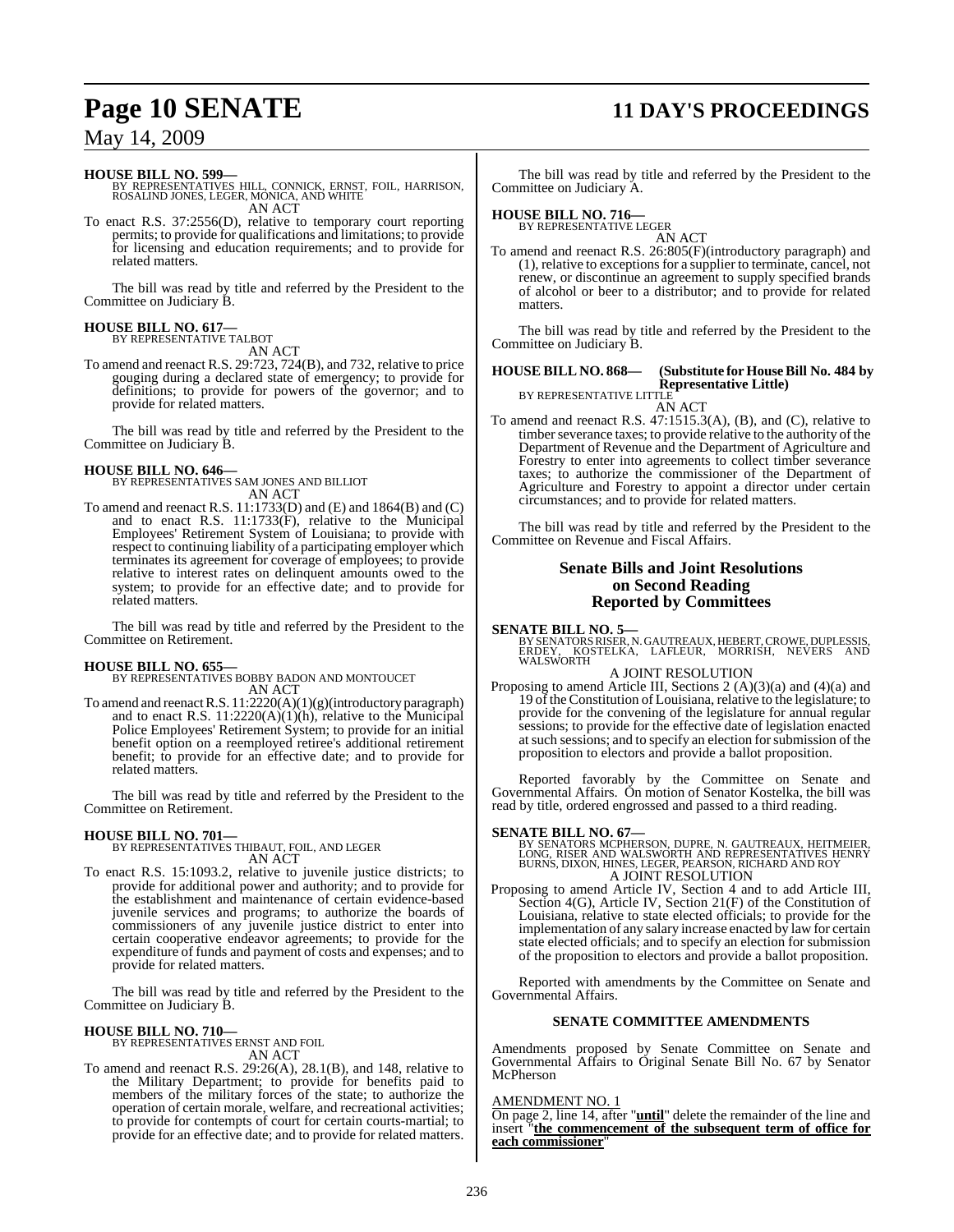## **11 DAY'S PROCEEDINGS Page 11 SENATE**

# May 14, 2009

On motion of Senator Kostelka, the committee amendment was adopted. The amended bill was read by title, ordered engrossed and passed to a third reading.

### **SENATE BILL NO. 80—** BY SENATOR CHEEK

AN ACT

To enact Part LXVI of Chapter 5 of Title 40 of the Louisiana Revised Statutes of 1950, to be comprised of R.S. 40:1300.291 through 1300.293, relative to Medicaid reimbursement; to provide for definitions; to provide for Medicaid reimbursement for certain health services providers; and to provide for related matters.

Reported favorably by the Committee on Health and Welfare. The bill was read by title, ordered engrossed and recommitted to the Committee on Finance.

### **SENATE BILL NO. 107—** BY SENATOR CHEEK

AN ACT

To enact Chapter 10 of Title 29 of the Louisiana Revised Statutes of 1950, to be comprised ofR.S. 29:781 through 793, and to repeal R.S. 29:735.2(A), relative to emergency volunteer health practitioners; to provide for definitions; to provide for the regulation of services during an emergency; to provide for a volunteer health practitioner registration system; to provide for administrative sanctions; to provide for a limitation of liability for volunteer health practitioners; to provide for workers' compensation coverage; and to provide for related matters.

Reported with amendments by the Committee on Health and Welfare.

#### **SENATE COMMITTEE AMENDMENTS**

Amendments proposed by Senate Committee on Health and Welfare to Original Senate Bill No. 107 by Senator Cheek

AMENDMENT NO. 1 On page 1, line 3, after "through" and before "," delete "793" and insert "792"

AMENDMENT NO. 2 On page 1, line 5, delete "of services during an emergency" and insert "of health services during a declared emergency" and after "for" and before "volunteer" delete "a"

AMENDMENT NO. 3 On page 1, line 6, after "registration" and before ";" delete "system" and insert "systems"

AMENDMENT NO. 4 On page 1, line 7, after "practitioners;" delete the remainder of the line

AMENDMENT NO. 5 On page 1, line 8, before "and" delete "compensation coverage;"

AMENDMENT NO. 6 On page 1, line 11, after "through" and before "," delete "793" and insert "792"

AMENDMENT NO. 7 On page 2, line 16, after "**health**" and before "**services**" delete "**or veterinary**"

AMENDMENT NO. 8 On page 3, lines 5 and 7, after "**health**" and before "**services**" delete "**or veterinary**"

AMENDMENT NO. 9 On page 3, line 23, after "**health**" delete "**or**" AMENDMENT NO. 10

On page 3, line 24, before "**services**" delete "**veterinary**"

AMENDMENT NO. 11 On page 3, line 26, after "**health**" and before "**services**" delete "**or veterinary**"

AMENDMENT NO. 12

On page 4, line 17, after "**health**" and before "**services**" delete "**or veterinary**"

AMENDMENT NO. 13 On page 4, line 26, after "**health**" and before "**services**" delete "**or veterinary**"

AMENDMENT NO. 14 On page 5, delete lines 2 through 11 in their entirety

AMENDMENT NO. 15 On page 5, at the beginning ofline 12, change "**(19)**" to "**(18)**" and on line 13, after "health" and before "services" delete "or veterinary"

AMENDMENT NO. 16 On page 5, line 20, after "**effect.**" insert "**The term does not include a practitioner who only provides veterinary services.**"

AMENDMENT NO. 17 On page 5, line 23, after health delete "**or**"

AMENDMENT NO. 18 On page 5, line 24, before "**services**" delete "**veterinary**"

AMENDMENT NO. 19 On page 6, line 6, after "**health services**" and before "**during**" delete "**or veterinary services**"

AMENDMENT NO. 20 On page 6, line 11, after "**services**" and before "**in**" delete "**or veterinary services**"

AMENDMENT NO. 21 On page 6, line 21, after "**29:**" and before "**.**" change "**785**" to "**786**"

AMENDMENT NO. 22 On page 6, line 27, after "**the**" and before "**state**" insert "**appropriate**"

AMENDMENT NO. 23 On page 7, line 1, after "**health**" and before "**services**" delete "**or veterinary**"

AMENDMENT NO. 24 On page 7, line 13, after "**the**" and before "**good**" delete "**licensure and**" and insert "**license in**"

AMENDMENT NO. 25 On page 7, line 26, after "**preparedness**" and before "**relief**" delete "**of**" and insert "**or**"

AMENDMENT NO. 26 On page 9, line 13, after "**health services**" and before "**;**" delete "**or veterinary services**"

AMENDMENT NO. 27 On page 9, line 25, after "**health**" and before "**services**" delete "**or veterinary**"

AMENDMENT NO. 28 On page 9, line 29, after "**health services**" delete "**or veterinary services**"

AMENDMENT NO. 29 On page 11, line 13, after "**health**" and before "**services**" delete "**or veterinary**"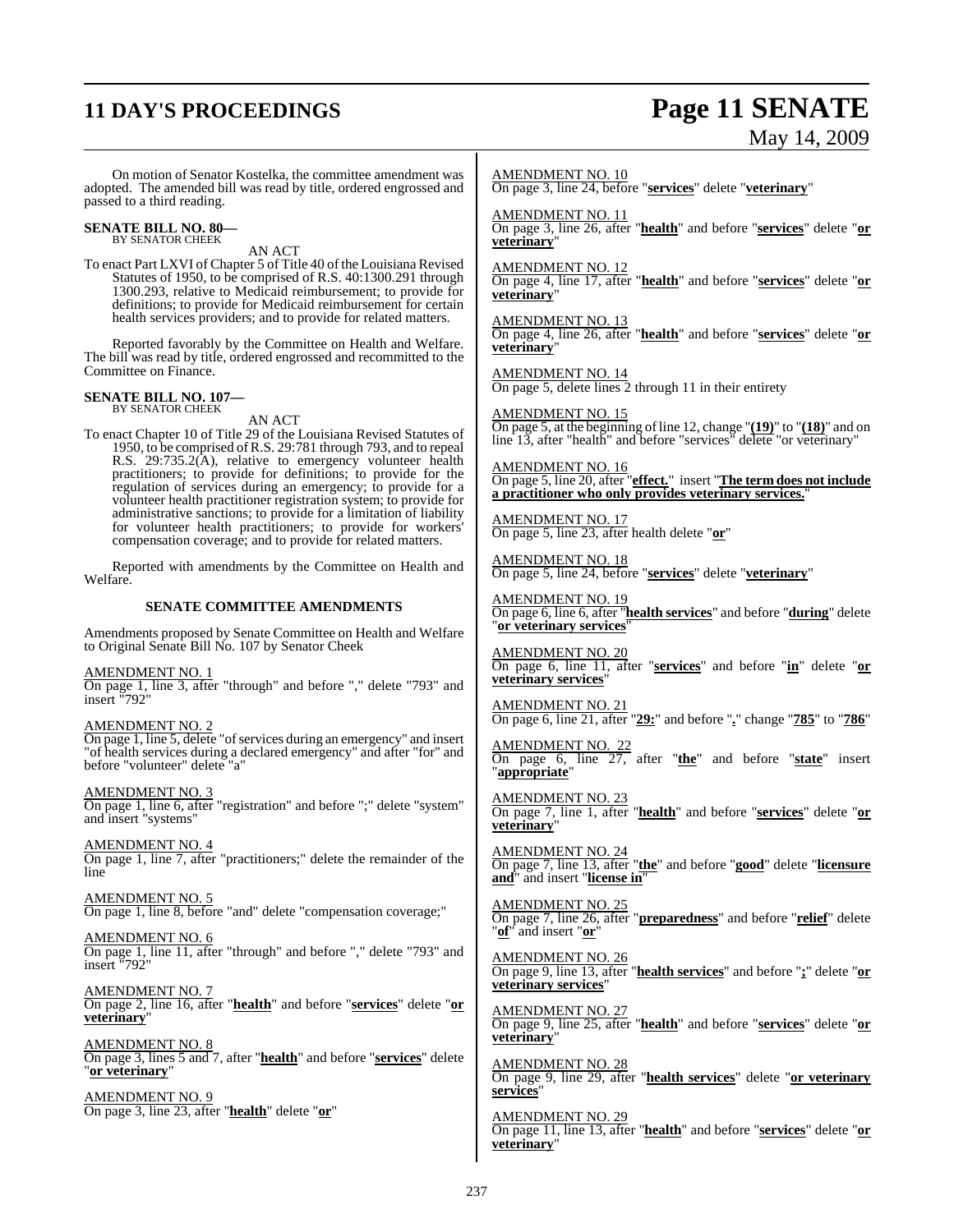### May 14, 2009

## **Page 12 SENATE 11 DAY'S PROCEEDINGS**

AMENDMENT NO. 30 On page 11, line 21, after "**health**" and before "**services**" delete "**or veterinary**"

AMENDMENT NO. 31 On page 11, line 27, after "**notice**" and before "**provided**" insert "**of administrative sanction**"

AMENDMENT NO. 32 On page 12, line 2, after "**the**" and before "**health**" delete "**voluntary**" and insert "**volunteer**"

#### AMENDMENT NO. 33

On page 12, line 17, after "**such**" and before "**authority**" insert "**licensing**"

AMENDMENT NO. 34 On page 13, line 14, after "**health**" and before "**services**" delete "**or veterinary**"

AMENDMENT NO. 35 On page 14, line 7, after "**health**" and before "**services**" delete "**or veterinary**"

AMENDMENT NO. 36 On page 14, delete lines 10 through 29 in their entirety

AMENDMENT NO. 37 On page 15, delete lines 1 through 5 in their entirety

#### AMENDMENT NO. 38

On page 15, line 6, after "**§**" and before "**.**" delete "**793**" and insert "**792**"

On motion of Senator Mount, the committee amendment was adopted. The amended bill was read by title, ordered engrossed and passed to a third reading.

**SENATE BILL NO. 130—** BY SENATORS HEBERT, DUPRE, N. GAUTREAUX, MORRELL AND MORRISH AND REPRESENTATIVE KLECKLEY AN ACT

To amend and reenact R.S.  $22:2303(A)(1)$  and  $(2)$  and  $(D)(1)$ , relative to the Louisiana Citizens Property Insurance Corporation; to provide with respect to the powers, duties, functions and responsibilities of the corporation; to provide for the determination of rates charged by the corporation; and to provide for related matters.

Reported with amendments by the Committee on Insurance.

#### **SENATE COMMITTEE AMENDMENTS**

Amendments proposed by Senate Committee on Insurance to Original Senate Bill No. 130 by Senator Hebert

#### AMENDMENT NO. 1

On page 1, delete line 16 in its entirety and insert in lieu thereof the following: "percent the **higher of (a) the actuarially justified rate or (b) the highest** rates charged among the ten **assessable**"

#### AMENDMENT NO. 2

On page 2, line 1, change "parish" to "**respective** parish" and after "year" insert a comma "**,**"

#### AMENDMENT NO. 3

On page 2, delete lines 5 through 8 in their entirety and insert in lieu thereof the following: "**or, with respect to personal lines property insurance, excluding wind and hail policies, only, (c) the highest rates charged among assessable insurersin each respective parish which in the preceding year increased by at least twenty-five additional personal lines property insurance policies, excluding wind and hail policies, in such parish, the total number of such policies in effect**"

AMENDMENT NO. 4 On page 2, line 17, change "rates" to "**highest** rates"

#### AMENDMENT NO. 5

On page 2, delete lines 21 through 24 in their entirety and insert in lieu thereof the following: "**and with respect to personal lines property insurance, excluding wind and hail policies, only, the highest rates charged among assessable insurers in each respective parish which in the preceding year increased by at least twenty-five additional personal lines property insurance policies, excluding wind and hail policies, in such parish, the total number of such policies in effect for the parish over the year before** shall

#### AMENDMENT NO. 6

On page 3, line 15, change "the higher of" to "the higher of **(a)**"

AMENDMENT NO. 7 On page 3, line 16, change "rates or **the** rates" to "rates or **(b) the highest** rates"

### AMENDMENT NO. 8

On page 3, delete lines 18 through 21 in their entirety and insert in lieu thereof the following: "written premium <del>for residential property</del><br>insurance, policies in each respective parish for that line of insurance policies **in each respective parish for that line of business in the preceding year, or, with respect to personal lines property insurance, excluding wind and hail policies, only, (c) the highest rates charged among assessable insurers in each respective parish which in the preceding year increased by at least twenty-five additional personal lines property insurance policies, excluding wind and hail policies, in such parish, the total number of such**"

#### AMENDMENT NO. 9

On page 3, line 22, between "**before**" and "in" insert a comma "**,**"

#### AMENDMENT NO. 10

On page 3, delete line 27 in its entirety and insert in lieu thereof the following: "**15, 2011, regardless of whether a competitive market may exist,** the ten percent rate in excess of the **higher of (a) the actuarially justified rate or (b) the highest** rates

#### AMENDMENT NO. 11

On page 3, line 29, change "parish" to "**respective** parish"

#### AMENDMENT NO. 12

On page 4, delete lines 1 through 4 in their entirety and insert in lieu thereof the following: "business in the preceding year, **or, with respect to personal lines property insurance, excluding wind and hail policies, only, (c) the highest rates charged among assessable insurers in each respective parish which in the preceding year increased by at least twenty-five additional personal lines property insurance policies, excluding wind and hail policies, in such parish, the total number of such**"

AMENDMENT NO. 13 On page 4, line 5, change "**before**" to "**before, as**"

AMENDMENT NO. 14

On page 4, line 6, between "Section" and "shall" insert a comma "**,**"

On motion of Senator Hebert, the committee amendment was adopted. The amended bill was read by title, ordered engrossed and passed to a third reading.

#### **SENATE BILL NO. 137—**

BY SENATOR JACKSON

AN ACT

To amend and reenact R.S. 36:477(C)(1) and R.S. 46:1404 and to repeal R.S. 36:474(A)(10), relative to child care facilities and child placing agencies; to provide for the transfer of functions related to the licensure of child care facilities and child placing agencies from the secretary of the Department of Social Services to the office of community services within the Department of Social Services; to provide for the functions of the office of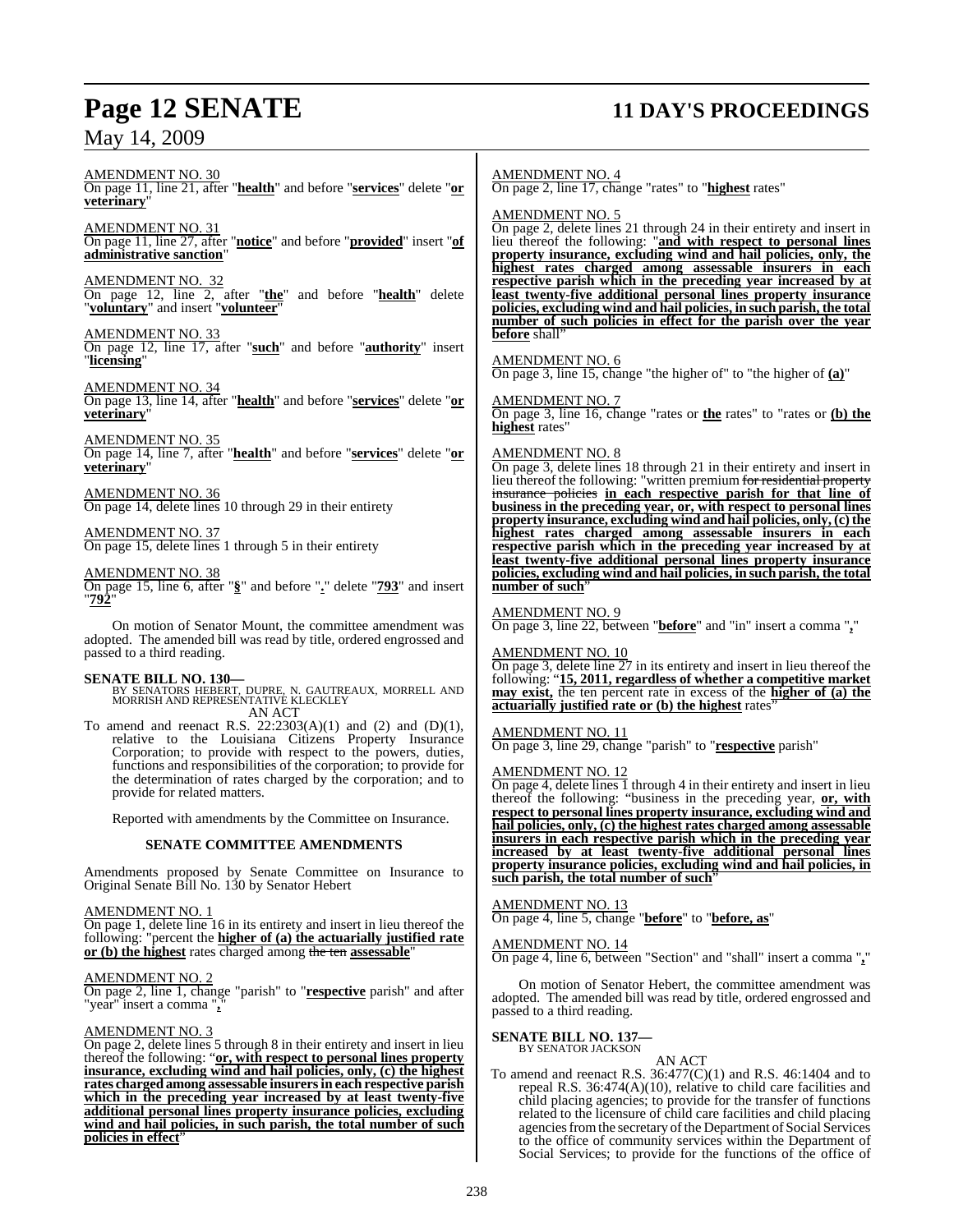## **11 DAY'S PROCEEDINGS Page 13 SENATE**

# May 14, 2009

community services with the Department of Social Services; to provide for the licensure of child care facilities and child placing agencies; and to provide for related matters.

Reported favorably by the Committee on Health and Welfare. On motion of Senator Mount, the bill was read by title, ordered engrossed and passed to a third reading.

## **SENATE BILL NO. 164—** BY SENATOR MARIONNEAUX

AN ACT

To amend and reenact R.S. 22:1319 and 1332 and to enact R.S. 22:1272, relative to insurance policies having increased deductibles for hurricane, wind, or named storm damage; to provide with respect to only one increased deductible per calendar year; and to provide for related matters.

Reported favorably by the Committee on Insurance. On motion of Senator Hebert, the bill was read by title, ordered engrossed and passed to a third reading.

**SENATE BILL NO. 171—**<br>BY SENATORS BROOME, CHEEK, DORSEY, ERDEY, GRAY EVANS,<br>HEITMEIER, MOUNT AND NEVERS AN ACT

To enact R.S. 46:1414, relative to child care facilities; to provide for the dissemination of information relating to the benefits of immunizing certain children against influenza; to provide for duties of a licensed child care facility; to provide for duties of the Department of Health and Hospitals and the Department of Social Services; and to provide for related matters.

Reported with amendments by the Committee on Health and Welfare.

#### **SENATE COMMITTEE AMENDMENTS**

Amendments proposed by Senate Committee on Health and Welfare to Original Senate Bill No. 171 by Senator Broome

#### AMENDMENT NO. 1

On page 1, line 11, after "**facility,**" delete the remainder of the line and insert "**before November first of each year, shall make available to each child's parent**"

#### AMENDMENT NO. 2

On page 1, line 12, after "**guardian**" and before "**information**" delete "**with**"

#### AMENDMENT NO. 3

On page 1, line 13, after "**effectiveness,**" and before "**known**" delete "**and**" and after "**contraindications**" and before "**of**" insert "**and possible side effects**"

#### AMENDMENT NO. 4

On page 2, line 5, after "**shall**" and before "**to**" delete "**provide such information**" and insert "**make the information available**"

On motion of Senator Mount, the committee amendment was adopted. The amended bill was read by title, ordered engrossed and passed to a third reading.

### **SENATE BILL NO. 195—** BY SENATOR KOSTELKA

AN ACT

To enact R.S. 42:1124.6, relative to financial disclosure; to require disclosure relative to campaign contributions by persons hired by statewide elected officials to serve as agency heads and by persons appointed to certain state boards and commissions; and to provide for related matters.

Reported favorably by the Committee on Senate and Governmental Affairs. On motion of Senator Kostelka, the bill was read by title, ordered engrossed and passed to a third reading.

### **SENATE BILL NO. 215—**

BY SENATOR MORRISH AN ACT

To enact Part LXVI of Chapter 5 of Title 40 of the Louisiana Revised Statutes of 1950, to be comprised of R.S. 40:1300.291, relative to hospital prospective payment methodology; to provide for designation as a major teaching hospital; to provide for definitions; to provide for criteria; and to provide for related matters.

Reported with amendments by the Committee on Health and Welfare.

#### **SENATE COMMITTEE AMENDMENTS**

Amendments proposed by Senate Committee on Health and Welfare to Original Senate Bill No. 215 by Senator Morrish

#### AMENDMENT NO. 1

On page 2, delete lines 6 through 9 in their entirety and insert the following

"**(2) Maintain an intern and resident full-time equivalency of at least twenty filled positions with an approved medical residency program in family practice located more than one hundred fifty miles from the medical school accredited by the Liaison Committee on Medical Edcuation.**"

On motion of Senator Mount, the committee amendment was adopted. The amended bill was read by title, ordered engrossed and passed to a third reading.

**SENATE BILL NO. 238—**<br>BY SENATORS MOUNT, CROWE, DUPLESSIS, MICHOT, SMITH AND WALSWORTH AND REPRESENTATIVES HENRY BURNS,<br>CHAMPAGNE, FOIL, LITTLE, MILLS, PERRY, PUGH, ROBIDEAUX,<br>SIMON, SMILEY, JANE SMITH, THIBAUT AND WILLMO AN ACT

To amend and reenact Children's Code Article 1173(A) and R.S. 46:1403(A)(4), 1409(A), the introductory paragraph of 1409(B),  $1409(C)$ ,  $1409(D)$ ,  $1412(A)$  and (B), the introductory paragraph of 1413(A), 1413(C), and (H), 1419, and 1420, and to repeal R.S. 36:478(C)(3) and (4) and R.S. 46:1406, 1407, 1410, 1411, 1413(N), and 1427, relative to child care facilities and child placing agencies; to provide for definitions; to provide for licensure, including application and revocation; to abolish the Louisiana Advisory Committee on Licensing of Child Care Facilities and Child Placing Agencies and the Louisiana Committee on Private Child Care; to provide for appeals; to provide for duties and obligations of the Department of Social Services; to provide for rule making; and to provide for related matters.

Reported with amendments by the Committee on Health and Welfare.

#### **SENATE COMMITTEE AMENDMENTS**

Amendments proposed by Senate Committee on Health and Welfare to Original Senate Bill No. 238 by Senator Mount

#### AMENDMENT NO. 1

On page 1, line 4, after "1413(C)," and before ", 1419" delete "and  $(H)$ <sup> $\dagger$ </sup> and insert "(H) and  $(N)$ " and after "1420," and before "and" insert "to enact R.S. 46:1414,"

#### AMENDMENT NO. 2

On page 1, line 5, after "1411," and before "and" delete "1413(N),"

#### AMENDMENT NO. 3

On page 1, line 10; after "Social Services;" insert "to provide for the Louisiana Advisory Council on Child Care and Early Education;"

### AMENDMENT NO. 4

On page 2, line 7, after "1413(C)," delete "and" and insert "(H) and  $(N)$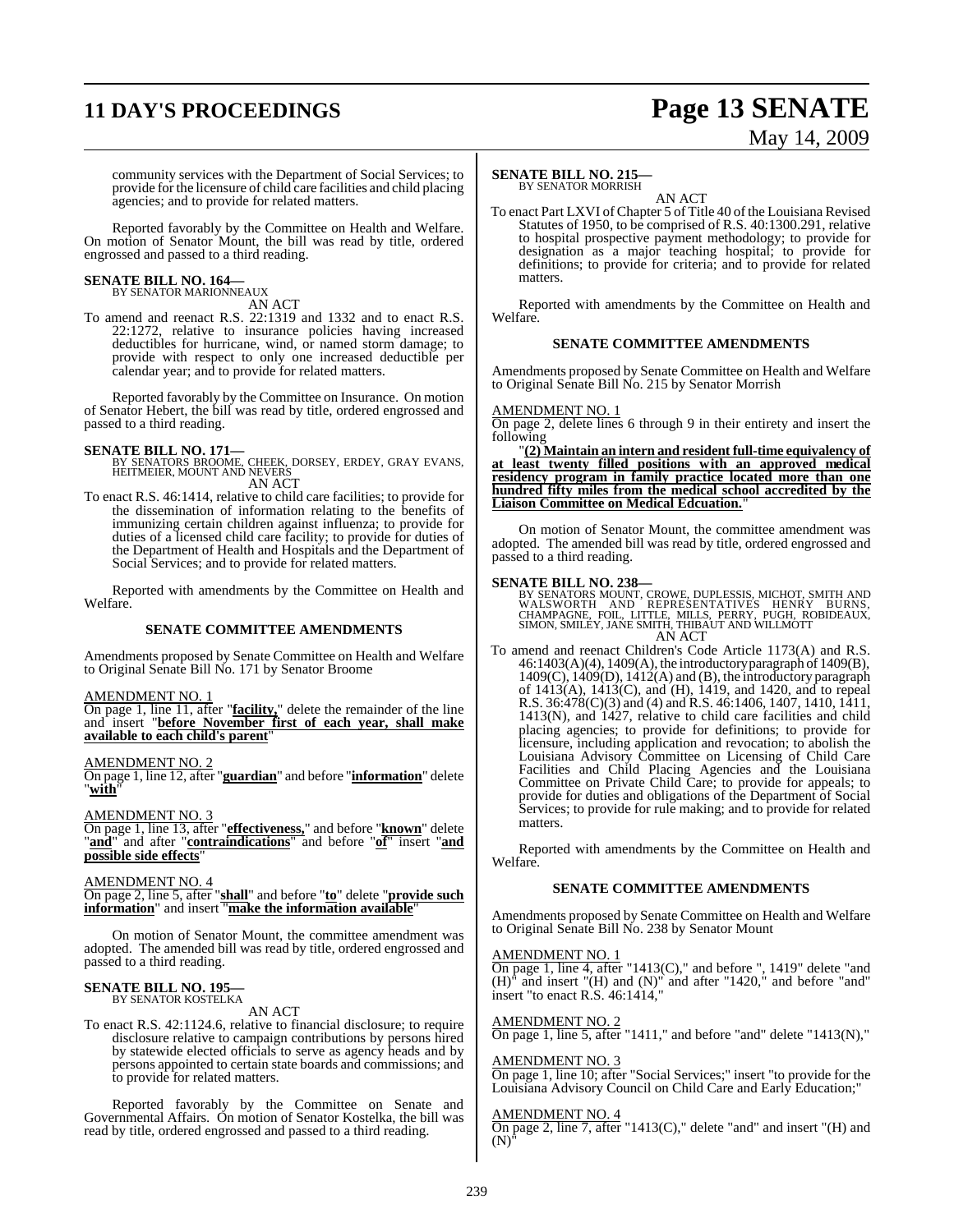### May 14, 2009

## **Page 14 SENATE 11 DAY'S PROCEEDINGS**

AMENDMENT NO. 5

On page 2, line 8, at the beginning of the line delete "(H)" and after "reenacted" and before "to" insert "and R.S. 46:1414 is hereby enacted"

#### AMENDMENT NO. 6

On page 3, line 14, after "Welfare." insert "**The department shall seek input and guidance from the Louisiana Advisory Council on Child Care and Early Education, pursuant to R.S. 46:1414, concerning proposed rules, regulations and standards for licensure of Class A day care centers as defined in R.S. 46:1403(A)(4).**"

#### AMENDMENT NO. 7

On page 6, between lines 10 and 11, insert the following:

"N. Child-staff ratios and minimum space requirements shall be enforced by the Department of Health and Hospitals or the Department of Social Services, as well as the state fire marshal. **The department shall seek input and guidance from the Louisiana Advisory Council on Child Care and Early Education, pursuant to R.S. 46:1414, concerning proposed rules, regulations and standards for licensure of Class B day care centers as defined in R.S. 46:1403(A)(4).**

**§1414. Louisiana Advisory Council on Child Care and Early Education**

**A. The department shall through the promulgation of rules and regulations, pursuant to the Administrative Procedure Act, create the Louisiana Advisory Council on Child Care and Early Education. The rules and regulations shall provide for membership, terms, voting procedures, quorum, and any other matters which are necessary for the creation and maintenance of the council.**

**B. The Louisiana Advisory Council on Child Care and Early Education shall provide input and guidance to the department on matters pertaining to rules, regulations and standards for licensure of Class A and Class B day care centers as defined in R.S. 46:1403(A)(4).**

AMENDMENT NO. 8 On page 7, line 6, after "**within**" and before "**calender**" delete "**ten**" and insert "**fifteen**"

\* \* \*"

AMENDMENT NO. 9 On page 7, line 13, after "1411," delete "1413(N),"

On motion of Senator Mount, the committee amendment was adopted. The amended bill was read by title, ordered engrossed and passed to a third reading.

## **SENATE BILL NO. 261—** BY SENATOR DONAHUE

AN ACT

To enact Part II of Chapter 2 of Title 24 of the Louisiana Revised Statutes of 1950, to be comprised of R.S. 24:101 through 108, relative to streamlining state government; to provide a procedure forthe submission, consideration, approval, and implementation of recommendations of the Commission on Streamlining State Government; to provide for staff support and finances for the commission; to provide for cooperation with and support for the commission; to provide for the applicability of other laws; to provide for termination; and to provide for related matters.

Reported with amendments by the Committee on Senate and Governmental Affairs.

#### **SENATE COMMITTEE AMENDMENTS**

Amendments proposed by Senate Committee on Senate and Governmental Affairs to Original Senate Bill No. 261 by Senator Donahue

#### AMENDMENT NO. 1

On page 1, line 3, after "through" delete the remainder of the line and insert in lieu thereof the following: "109, relative to streamlining state government; to create the Commission on Streamlining Government and provide for the membership, powers, duties, and functions of the commission; to"

#### AMENDMENT NO. 2

On page 1, line 5, delete "State"

#### AMENDMENT NO. 3

On page 1, line 11, change "108," to "109,"

#### AMENDMENT NO. 4

On page 1, line 12, delete "**STATE**"

#### AMENDMENT NO. 5

On page 2, line 20, delete "**State**"

#### AMENDMENT NO. 6

On page 2, line 21, after "**Government**" add a period "**.**" and delete the remainder of the line.

#### AMENDMENT NO. 7

On page 3, between lines 11 and 12, insert the following:

"**§103. Commission on Streamlining Government; established A. There is established the Commission on Streamlining Government to examine each agency's constitutional and statutory activities,functions, programs,services, powers, duties, and responsibilities to determine which of these activities, functions, programs,services, powers, duties, andresponsibilities can be (1) eliminated, (2) streamlined, (3) consolidated, (4) privatized, or (5) outsourced in an effort to reduce the size of state government.**

**B. The commission shall target agencies whose activities, functions, programs, or services can be consolidated or eliminated, inadditionto identifying opportunities for privatizing and outsourcing current state activities, functions, programs, or services.**

**C. The commission shall examine the necessity and performance of activities, functions, programs, and services to ensure that they are meeting current performance standards effectively and efficiently and they are meeting the needs of Louisiana citizens.**

**D. The commission shall be composed of thirteen members as follows, seven of which shall form a quorum:**

**(1) The commissioner of administration, or the commissioner's designee.**

**(2) The speaker of the House of Representatives, or the speaker's designee.**

**(3) The president of the Senate, or the president's designee.**

**(4) The state treasurer, or the treasurer's designee.**

**(5) The secretary of the Department of Health and Hospitals, or the secretary's designee.**

**(6) The secretary of the Department of Natural Resources, or the secretary's designee.**

**(7) The executive director of the Louisiana Workforce Commission, or the director's designee.**

**(8) The chairman of the House Committee on Appropriations, or the chairman's designee.**

**(9) The chairman of the Senate Committee on Finance, or the chairman's designee.**

**(10) Two individuals engaged in private enterprise, appointed by the governor, which individuals shall be subject to Senate confirmation.**

**(11) One individual engaged in private enterprise, appointed by the speaker of the House of Representatives, which individual shall be subject to Senate confirmation.**

**(12) One individual selected from a list of three individuals nominated by the AFL/CIO, and appointed by the president of the Senate, which individual shall be subject to Senate confirmation.**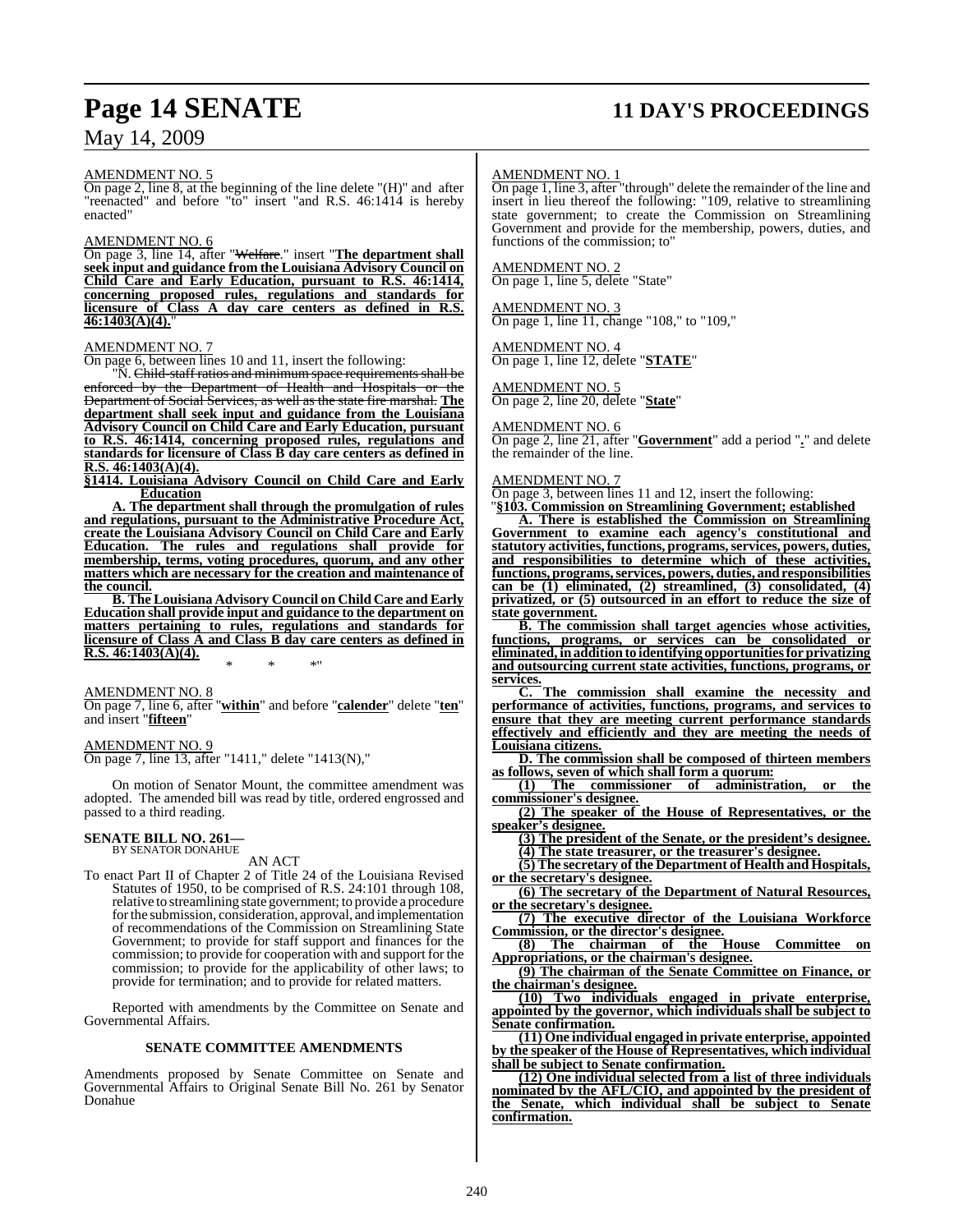## **11 DAY'S PROCEEDINGS Page 15 SENATE** May 14, 2009

**E. The commission may hold public hearings as part of its evaluation process, and may appoint advisory groups to conduct studies, research or analyses, and make reports and recommendations with respect to a matter within the jurisdiction of the commission. At least one member of the commission shall serve on each advisory group.**"

AMENDMENT NO. 8 On page 3, line 12, change "**§103.**" to "**§104.**"

AMENDMENT NO. 9 On page 3, line 13, delete "**State**"

AMENDMENT NO. 10 On page 4, delete lines 15 through 17 in their entirety and insert in lieu thereof the following: "**consideration by January 4, 2010 and the committees, meeting as a joint committee, shall review the plan by February 1, 2010. (3) Executive and legislative action as may be**"

AMENDMENT NO. 11

On page 4, line 18, delete "**approved**"

AMENDMENT NO. 12 On page 4, line 18, between "**plan**" and "**shall**" insert "**as approved or modified by the two committees meeting jointly**"

AMENDMENT NO. 13 On page 4, line 27, change "**§104.**" to "**§105.**"

AMENDMENT NO. 14 On page 5, line 3, change "**§105.**" to "**§106.**"

AMENDMENT NO. 15 On page 5, line 11, change "**§106.**" to "**§107.**"

AMENDMENT NO. 16 On page 5, line 17, change "**§107.**" to "**§108.**"

AMENDMENT NO. 17 On page 5, line 20, change "**§108.**" to "**§109.**"

On motion of Senator Kostelka, the committee amendment was adopted. The amended bill was read by title, ordered engrossed and passed to a third reading.

#### **SENATE BILL NO. 280—** BY SENATOR CHAISSON

AN ACT

To enact R.S. 42:1119(G), relative to the employment of certain employees; to permit the employment of certain immediate family members by certain elected officials under certain circumstances; and to provide for related matters.

Reported favorably by the Committee on Senate and Governmental Affairs. On motion of Senator Kostelka, the bill was read by title, ordered engrossed and passed to a third reading.

## **SENATE BILL NO. 331—** BY SENATOR QUINN

AN ACT

To amend and reenact R.S. 22:832(A), relative to insurance license taxes; to provide for a reduction in the tax based upon the amount of admitted assets of an insurer placed in qualifying Louisiana investments; to require that investments be maintained in the state for a period of time in order to qualify for the reduction; and to provide for related matters.

Reported with amendments by the Committee on Insurance.

#### **SENATE COMMITTEE AMENDMENTS**

Amendments proposed by Senate Committee on Insurance to Original Senate Bill No. 331 by Senator Quinn

AMENDMENT NO. 1

On page 1, line 2, after "reenact R.S. 22:832(A)" insert "and (C)(7)"

AMENDMENT NO. 2 On page 1, line 8, after "R.S. 22:832(A)" insert "and (C)(7) are" and delete "is"

AMENDMENT NO. 3 On page 2, after line 10, insert the following: "\* \* \*

C. For the purposes of this Part, "a qualifying Louisiana investment" is hereby defined as: \* \* \*

(7) Cash on deposit in any bank or savings and loan association, or savings bank, or trust company holding such funds in trust, operating **domiciled** in the state of Louisiana with a main office or one or more branches."

On motion of Senator Hebert, the committee amendment was adopted. The amended bill was read by title, ordered engrossed and passed to a third reading.

### **Rules Suspended**

Senator Long asked for and obtained a suspension of the rules to take up at this time:

### **Introduction of Senate Concurrent Resolutions**

Senator Long asked for and obtained a suspension of the rules to read Senate Concurrent Resolutions a first and second time.

#### **SENATE CONCURRENT RESOLUTION NO. 55—** BY SENATOR CROWE

A CONCURRENT RESOLUTION

To commend and congratulate the South Plaquemines High School Hurricanes football team for winning the Class 1A State Football Championship.

The resolution was read by title. Senator Crowe moved to adopt the Senate Concurrent Resolution.

### **ROLL CALL**

The roll was called with the following result:

#### YEAS

| Adley<br>Alario<br>Amedee<br>Broome<br>Cheek<br>Crowe<br>Donahue<br>Dorsey<br>Duplessis<br>Dupre | Gautreaux B<br>Gautreaux N<br><b>Gray Evans</b><br>Hebert<br>Heitmeier<br>Kostelka<br>LaFleur<br>Long<br>Marionneaux<br>McPherson | Morrell<br>Morrish<br>Mount<br>Murray<br><b>Nevers</b><br>Ouinn<br>Riser<br>Shaw<br>Smith<br><b>Thompson</b> |
|--------------------------------------------------------------------------------------------------|-----------------------------------------------------------------------------------------------------------------------------------|--------------------------------------------------------------------------------------------------------------|
| Erdey                                                                                            | Michot                                                                                                                            | Walsworth                                                                                                    |
| <b>Total - 33</b>                                                                                | <b>NAYS</b>                                                                                                                       |                                                                                                              |
| Total - 0                                                                                        | <b>ABSENT</b>                                                                                                                     |                                                                                                              |

| Mr. President | Claitor | Martiny |
|---------------|---------|---------|
| Appel         | Jackson |         |
| Total - $5$   |         |         |

The Chair declared the Senate adopted the Senate Concurrent Resolution and ordered it sent to the House.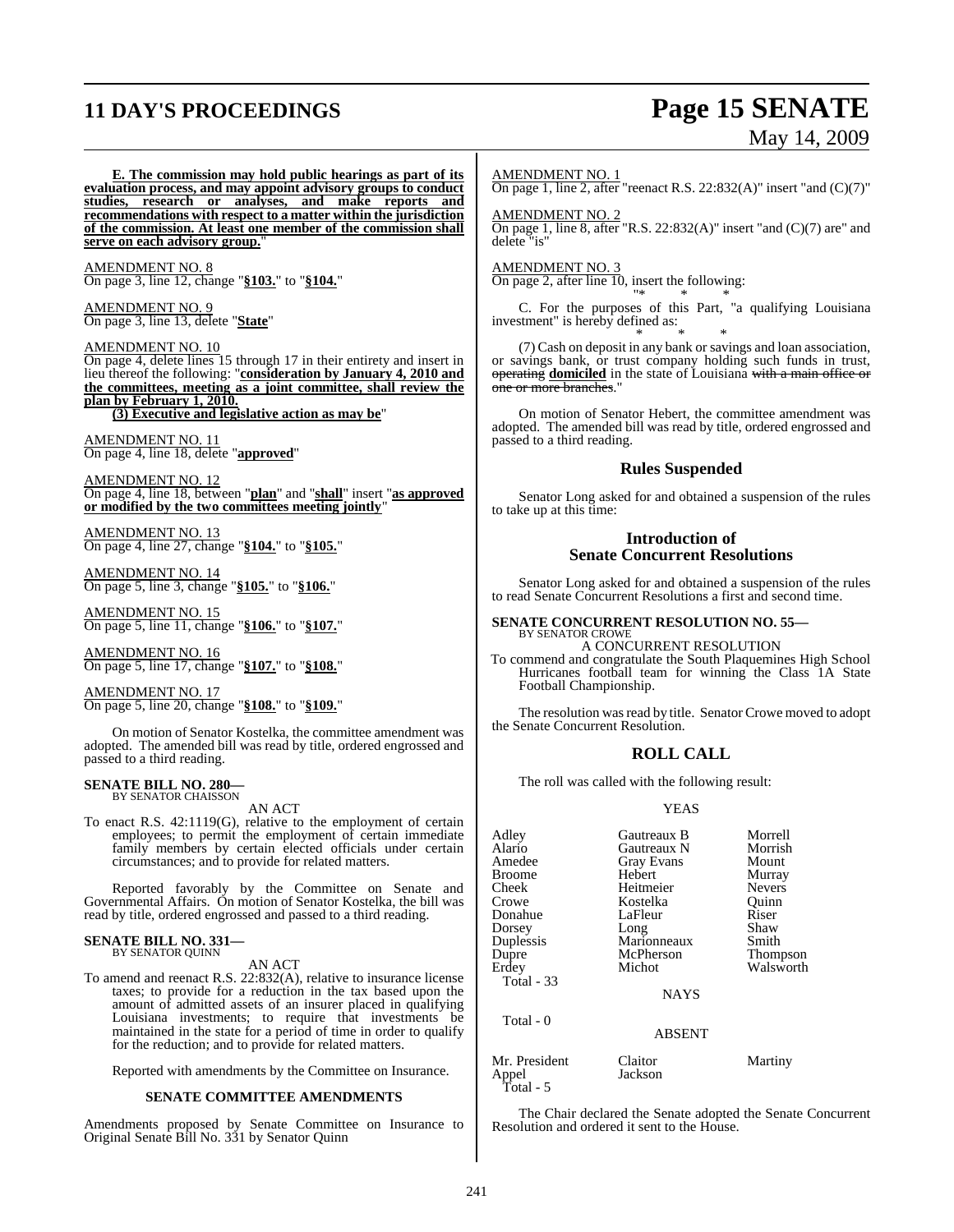## **Page 16 SENATE 11 DAY'S PROCEEDINGS**

### May 14, 2009

### **SENATE CONCURRENT RESOLUTION NO. 56—**

BY SENATOR MICHOT A CONCURRENT RESOLUTION

To expressthe sincere and heartfelt condolences of the Legislature of Louisiana upon the death of Allen Ray Bares, former member of the Louisiana House of Representatives and former president of the Louisiana State Senate.

The resolution was read by title and placed on the Calendar for a second reading.

### **Privilege Report of the Committee on Senate and Governmental Affairs**

### **ENROLLMENTS**

Senator Kostelka, Chairman on behalf of the Committee on Senate and Governmental Affairs, submitted the following report:

May 14, 2009

To the President and Members of the Senate:

I am directed by your Committee on Senate and Governmental Affairs to submit the following report:

The following Senate Concurrent Resolutions have been properly enrolled:

### **SENATE CONCURRENT RESOLUTION NO. 39—**

BY SENATOR N. GAUTREAUX A CONCURRENT RESOLUTION To designate May 20, 2009, as Louisiana Housing Council Day.

#### **SENATE CONCURRENT RESOLUTION NO. 44—** BY SENATOR QUINN

A CONCURRENT RESOLUTION

To recognize the time period from the first of December until the following sixteenth day of April of each year as the official state camellia season in Louisiana.

> Respectfully submitted, ROBERT W. "BOB" KOSTELKA Chairman

The foregoing Senate Concurrent Resolutions were signed by the President of the Senate.

### **Privilege Report of the Committee on Senate and Governmental Affairs**

### **ENROLLMENTS**

Senator Kostelka, Chairman on behalf of the Committee on Senate and Governmental Affairs, submitted the following report:

#### May 14, 2009

To the President and Members of the Senate:

I am directed by your Committee on Senate and Governmental Affairs to submit the following report:

The following Senate Resolutions have been properly enrolled:

#### **SENATE RESOLUTION NO. 3—** BY SENATOR SHAW

### A RESOLUTION

To commend George P. Fritze upon being named the 2009 Time Magazine Car Dealer of the Year.

#### **SENATE RESOLUTION NO. 5—** BY SENATOR THOMPSON

A RESOLUTION

To commend Adam Millikin, Jr., upon the celebration of his one hundredth birthday.

**SENATE RESOLUTION NO. 6—** BY SENATORS BROOME, CROWE, JACKSON AND RISER A RESOLUTION

To commend and congratulate ExxonMobil on the occasion of its 100<sup>th</sup> anniversary of operations in Louisiana and to commend and congratulate ExxonMobil employees in Louisiana for their outstanding role as community volunteers and responsible corporate citizens and fortheir continued pursuit of unparalleled safety.

### **SENATE RESOLUTION NO. 7—**

BY SENATOR MURRAY A RESOLUTION

To proclaim May 5, 2009, as "New Orleans Day" and commend the City of New Orleans for celebrating "New Orleans Day" at the State Capitol.

**SENATE RESOLUTION NO. 9—**

BY SENATOR MARIONNEAUX A RESOLUTION

To commend Jamie S. Achee for writing the novel, Granny's Gifts: An Inheritance of Character.

#### **SENATE RESOLUTION NO. 8—**

BY SENATOR THOMPSON A RESOLUTION

To designate May 6, 2009 as "FFA Day" at the legislature.

**SENATE RESOLUTION NO. 10—**

BY SENATOR DORSEY A RESOLUTION

To designate Friday, May 8, 2009, as "Red Nose Day."

**SENATE RESOLUTION NO. 13—**

BY SENATORS BROOME AND MOUNT

A RESOLUTION To proclaim May 19, 2009, as Junior League of Louisiana Day.

## **SENATE RESOLUTION NO. 14—** BY SENATOR HEITMEIER

A RESOLUTION

To urge and request the state of Louisiana and all levels of state government to work in conjunction with all public and private hospitals within the state to ensure that the citizens of the state are prepared to handle a possible outbreak of the influenza A (H1N1) virus in the state of Louisiana.

#### **SENATE RESOLUTION NO. 15—** BY SENATOR GRAY EVANS

A RESOLUTION

To commend Walter L. Cohen High School faculty and staff along with Tulane University School of Medicine, Department of Pediatrics, Section of Adolescent Medicine, on behalf of the opening of Walter L. Cohen's School-Based Health Center on Tuesday, May 12, 2009, and to commend and congratulate Walter L. Cohen High School on its Academy of Health Sciences program.

### **SENATE RESOLUTION NO. 16—** BY SENATOR MARIONNEAUX

A RESOLUTION

To commend Baton Rouge Metropolitan Airport Director Anthony Marino for his vital assistance to the Louisiana HonorAir World War II mission.

**SENATE RESOLUTION NO. 17—**

BY SENATOR MARIONNEAUX A RESOLUTION

To express the sincere and heartfelt condolences of the Senate of the Legislature of Louisiana upon the death of George Joseph Charlet, Jr., of Clinton.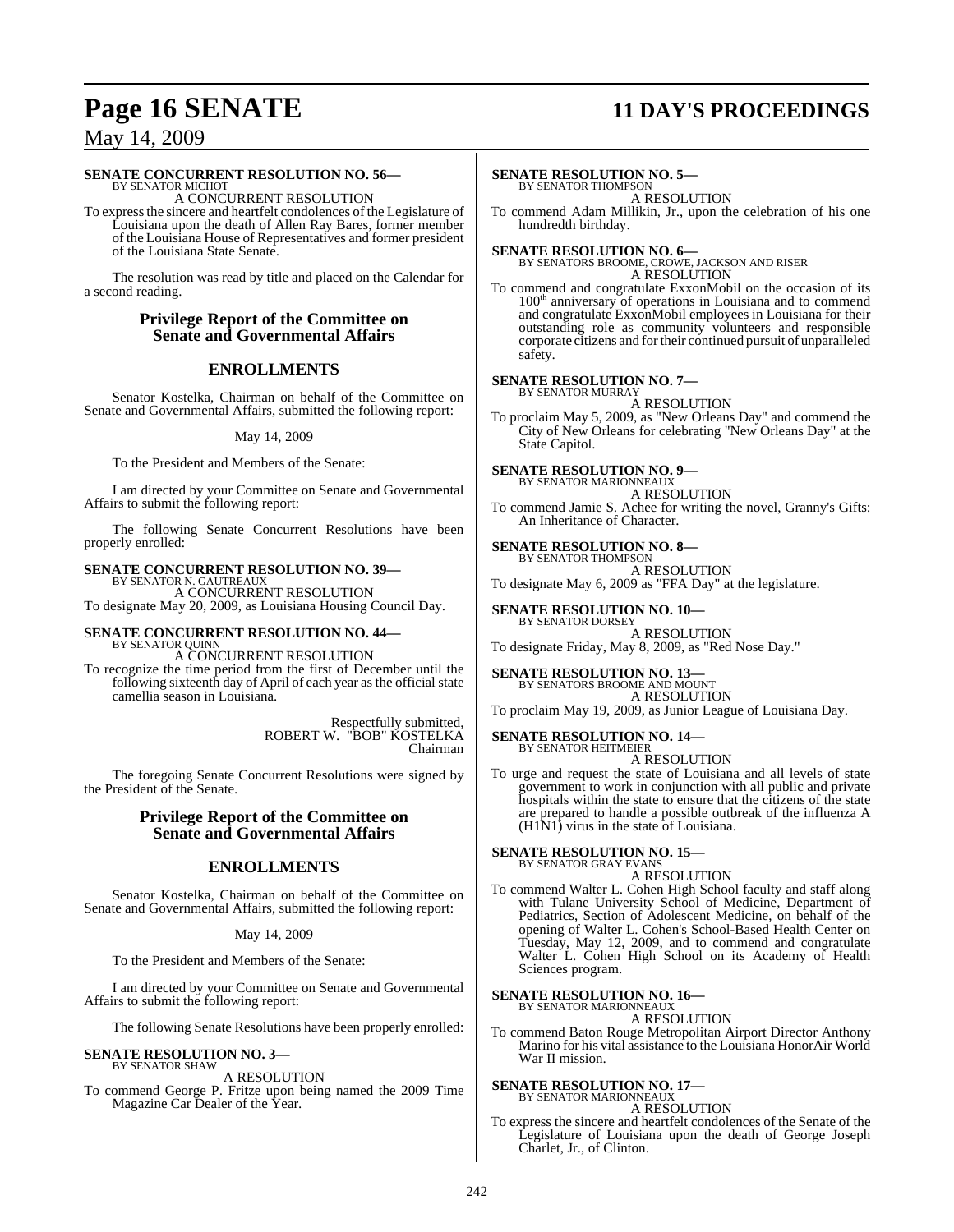## **11 DAY'S PROCEEDINGS Page 17 SENATE**

# May 14, 2009

#### **SENATE RESOLUTION NO. 19—** BY SENATOR ERDEY

A RESOLUTION

To commend and congratulate Steven Joseph Bosworth upon earning his rank of Eagle Scout as a member of Troop 490 of the Istrouma Area Boy Scout Council.

### **SENATE RESOLUTION NO. 21—** BY SENATOR JACKSON

A RESOLUTION

To urge and request the Department of Social Services, the Department of Health and Hospitals, the Louisiana Workforce Commission, and the Family Services Section of the Division of Dropout Prevention and Adult and Family Services of the office of school and community support within the Department of Education, to jointly conduct a study and develop a comprehensive continuum of support from birth to adulthood for Louisiana's children, in a report to the Senate Select Committee on Women and Children prior to September 1, 2009, and to provide for the appointment of an advisory team from the committee to address the models, to provide quality assurance, and to develop a specific roadmap to secure and plan for the use of Federal Promise Zone Stimulus to replicate Harlem Children's Zone prototypes in Louisiana.

#### **SENATE RESOLUTION NO. 22—**

BY SENATORS GRAY EVANS AND JACKSON A RESOLUTION

To commend the efforts of the Louisiana Assembly on School-Based Health Care youth advocacy program and to recognize May 12, 2009, as "Louisiana Assembly on School-Based Health Care Youth Advocacy Day" at the Louisiana Senate.

#### **SENATE RESOLUTION NO. 23—**

BY SENATOR MORRISH A RESOLUTION To designate May 13, 2009, as "Louisiana Chemical Industry Day."

## **SENATE RESOLUTION NO. 24—** BY SENATOR MOUNT

A RESOLUTION

To recognize May 13, 2009, as Dental Hygiene Day and to commend the Louisiana Dental Hygienists' Association and dental hygienists around the state for their outstanding contributionsto the oral health of citizens of Louisiana.

> Respectfully submitted, ROBERT W. "BOB" KOSTELKA Chairman

The foregoing Senate Resolutions were signed by the President of the Senate and presented to the Secretary of State by the Secretary.

#### **Message to the Secretary of State**

### **SIGNED SENATE CONCURRENT RESOLUTIONS**

#### May 14, 2009

To the Honorable Secretary of State:

The President of the Senate and the Speaker of the House of Representatives have signed the following Senate Concurrent Resolutions:

**SENATE CONCURRENT RESOLUTION NO. 21—**<br>BY SENATORS MORRISH AND MOUNT AND REPRESENTATIVE<br>GUINN

### A CONCURRENT RESOLUTION

To commend Iowa Utility Clerk Valerie Aucoin for her heroic response and assessment during a medical emergency situation.

### **SENATE CONCURRENT RESOLUTION NO. 22—**<br>BY SENATORS MORRISH AND MOUNT A CONCURRENT RESOLUTION

To commend Lieutenant Doug Firestone of the Iowa Police Department for his heroic response and assessment during a medical emergency situation.

### **SENATE CONCURRENT RESOLUTION NO. 23—** BY SENATORS MORRISH AND MOUNT

A CONCURRENT RESOLUTION

To commend Iowa Police Chief Howard K. Vincent for his heroic response and assessment during a medical emergency situation.

#### **SENATE CONCURRENT RESOLUTION NO. 24—** BY SENATOR CROWE

### A CONCURRENT RESOLUTION

To commend Domino Sugar, the Chalmette Refinery of American Sugar Refining, Inc., upon its anniversary of one hundred years of continuous refinement, production and distribution of an exceptional variety of sugar products.

**SENATE CONCURRENT RESOLUTION NO. 32—**<br>BY SENATOR B. GAUTREAUX AND REPRESENTATIVE ROBIDEAUX<br>AND SENATORS ADLEY, ALARIO, AMEDEE, APPEL, BROOME,<br>CHAISSON, CHEEK, CLAITOR, CROWE, DONAHUE, DORSEY,<br>DUPLESSIS, DUPRE, ERDEY, N. G A CONCURRENT RESOLUTION

To memorialize the Congress of the United States to review and consider eliminating provisions of federal law which reduce Social Security benefits for those receiving pension benefits from federal, state, or local government retirement or pension systems, plans, or funds.

#### **SENATE CONCURRENT RESOLUTION NO. 34—** BY SENATOR MCPHERSON

A CONCURRENT RESOLUTION

To urge and request the Honorable Bobby Jindal, Governor of Louisiana, to endorse the 25 x 25 national initiative.

## **SENATE CONCURRENT RESOLUTION NO. 36—** BY SENATOR LAFLEUR

A CONCURRENT RESOLUTION

To memorialize the Congress of the United States to refrain from reducing or repealing tax incentives for domestic production of natural gas or oil.

## **SENATE CONCURRENT RESOLUTION NO. 38—** BY SENATOR DONAHUE AND REPRESENTATIVE CROMER

A CONCURRENT RESOLUTION

To urge and request the secretary of the Department of Wildlife and Fisheries to evaluate and study the scenic Bayou Liberty located in St. Tammany Parish for inclusion in the Louisiana Natural and Scenic Rivers System.

> Respectfully submitted, GLENN A. KOEPP Secretary of the Senate

#### **ATTENDANCE ROLL CALL**

#### PRESENT

Adley Erdey Michot Cheek Heitmeier<br>Claitor Jackson Donahue

Alario Gautreaux B Morrell Amedee Gautreaux N Morrisl<br>
Appel Gray Evans Mount Gray Evans Mount<br>
Hebert Murray Broome Hebert Murray Claitor Jackson Quinn Kostelka Riser<br>LaFleur Shaw